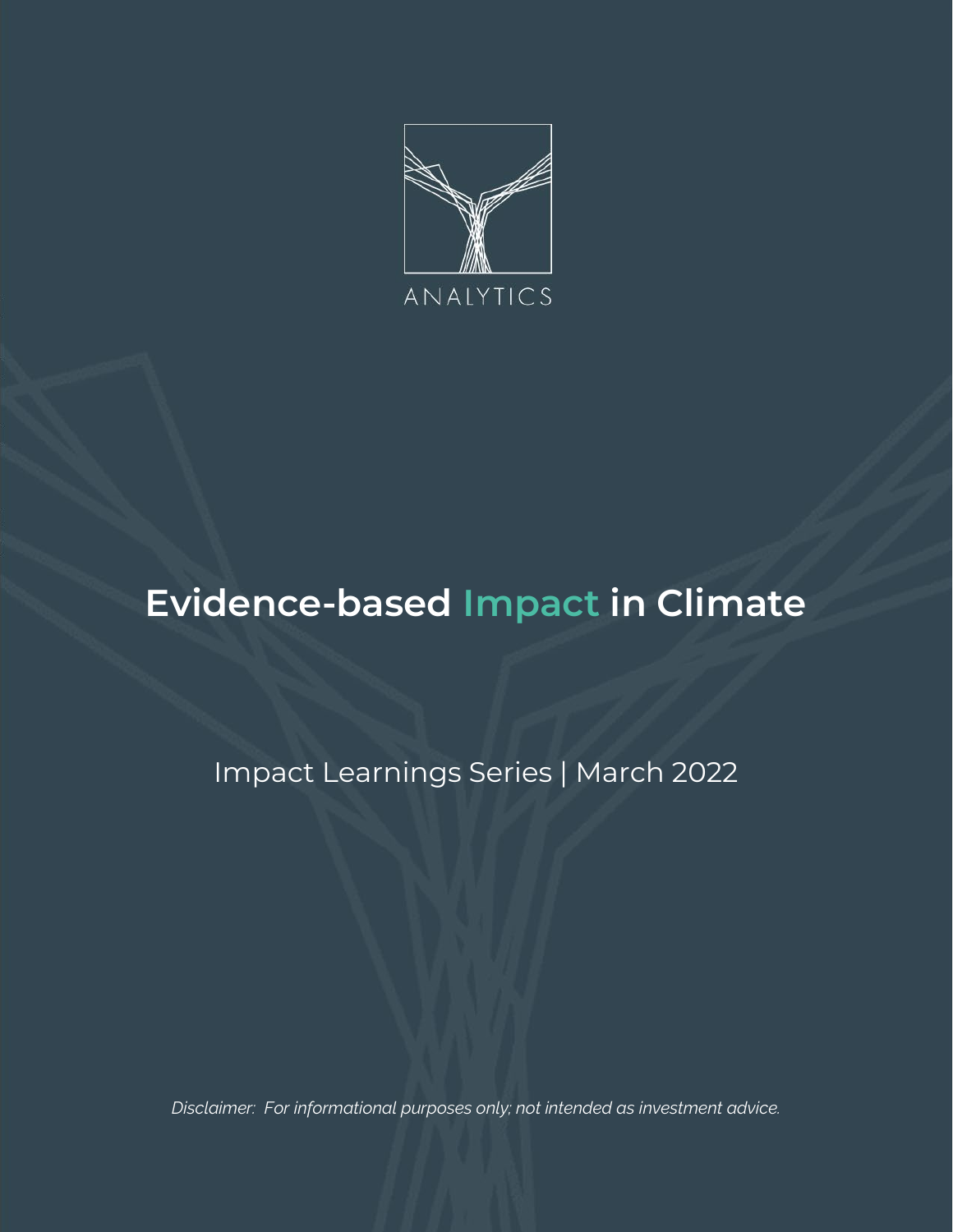## **Executive summary**

We are pleased to share the impact assessment methodology that serves as a decision tool enabling TPG Rise Climate to build a portfolio of climate-positive companies. The methodology is designed to estimate the greenhouse gas emissions abatement potential of various companies across technologies, sectors, and maturities. It provides a framework to estimate both the magnitude of greenhouse gas emissions that will be averted by a particular company and a measure of the impact efficiency of investing in that company,

**The Carbon Yield:** The Carbon Yield metric, a measure of greenhouse gas emissions averted per dollar invested, is grounded in the principles of the [Impact Multiple of Money](https://yanalytics.org/research-insights/evidence-based-impact) to estimate the additional, differentiated, net emissions reduction attributable to a company.



```
Carbon Yield =
```
**GHG reduction impact** x Fund Stake

Capital Invested

**Key methodological decisions:** The methodology is based on substantial use of thirdparty evidence and research and rests on several key principles.



**Additionality:** We adjust for the additionality a company provides, based on the markets it operates in, number of direct competitions, and role of regulation in its sector.



**Net impact:** The methodology also focuses only on net company impact – meaning we will subtract out any emissions generated by a company's operations from the Carbon Yield calculation.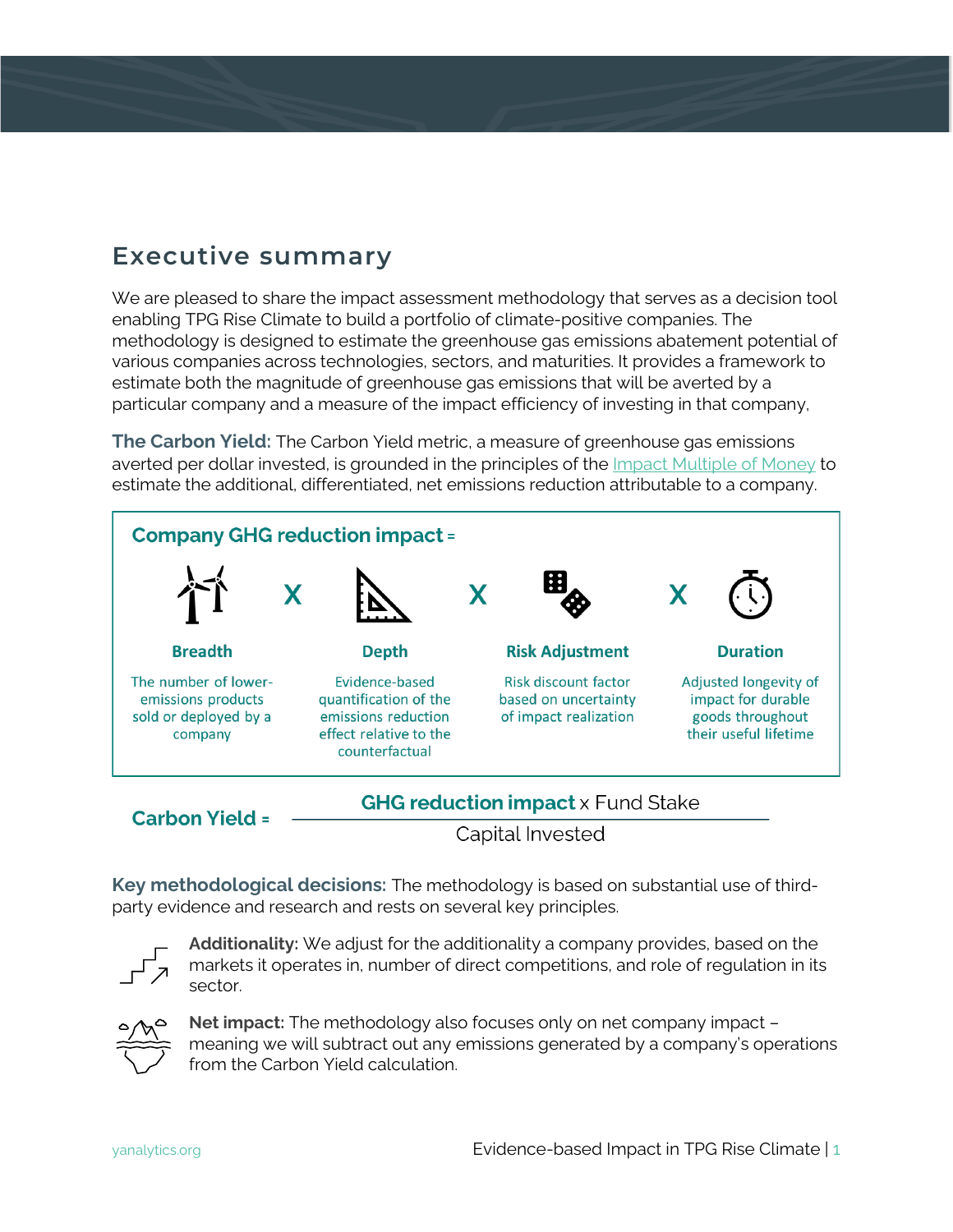

**Multiple time horizons:** When non-CO2 greenhouse gases are emitted or averted by a company, we calculate a Carbon Yield using both GWP100 (100-year equivalent) and GWP20 (20-year) conversion factors, to account for the different Global Warming Potential and lifespans of various greenhouse gases in the atmosphere. We anchor decisions on GWP20 recognizing the criticality of the next few decades in avoiding planetary tipping points.

**Tailored energy usage emissions factors:** When companies use or produce electricity, we apply context-specific energy emissions factors depending on the product or technology.

**Risk adjustments:** All company outputs are risk-adjusted using a consistent set of risk discount rubrics, to account for differences in technological viability and the likelihood of impact realization from the company's products.



**Longevity:** Finally, when a company builds long-lasting, durable products with an expected useful lifetime, we attribute a portion of that lifetime impact back to the company. These decisions and approaches are explained in more detail in the section titled "Methodological points of relevance in Climate."

**Complementary assessments:** We recognize that not all impacts can be quantified. We therefore conduct a qualitative scan of potential or uncertain positive and negative impact pathways to complement the analytical Carbon Yield approach. The team also evaluates company performance on various Environmental, Social, and Governance (ESG) factors. We screen companies using a proprietary, industry-specific framework based on leading global standards. These additional assessments provide context for interpreting the Carbon Yield metric in light of other risks and considerations, helping to provide a more holistic view for impact-minded investment professionals to make their decisions.

**Grounded in evidence and continued learning:** We aim to estimate impact utilizing research and with rigor so that investors can have greater confidence in the impact of the companies in which they invest. Our experience across the numerous companies we have assessed has taught us that context and the specifics of a company's business substantially drive the magnitude of impact, and that evidence and research are key to understanding that impact. We continue to improve the approach as research and learnings dictate. We are happy to share this approach and learnings, and we welcome engagement with others on the methodology to continue to improve its usefulness as a decision tool.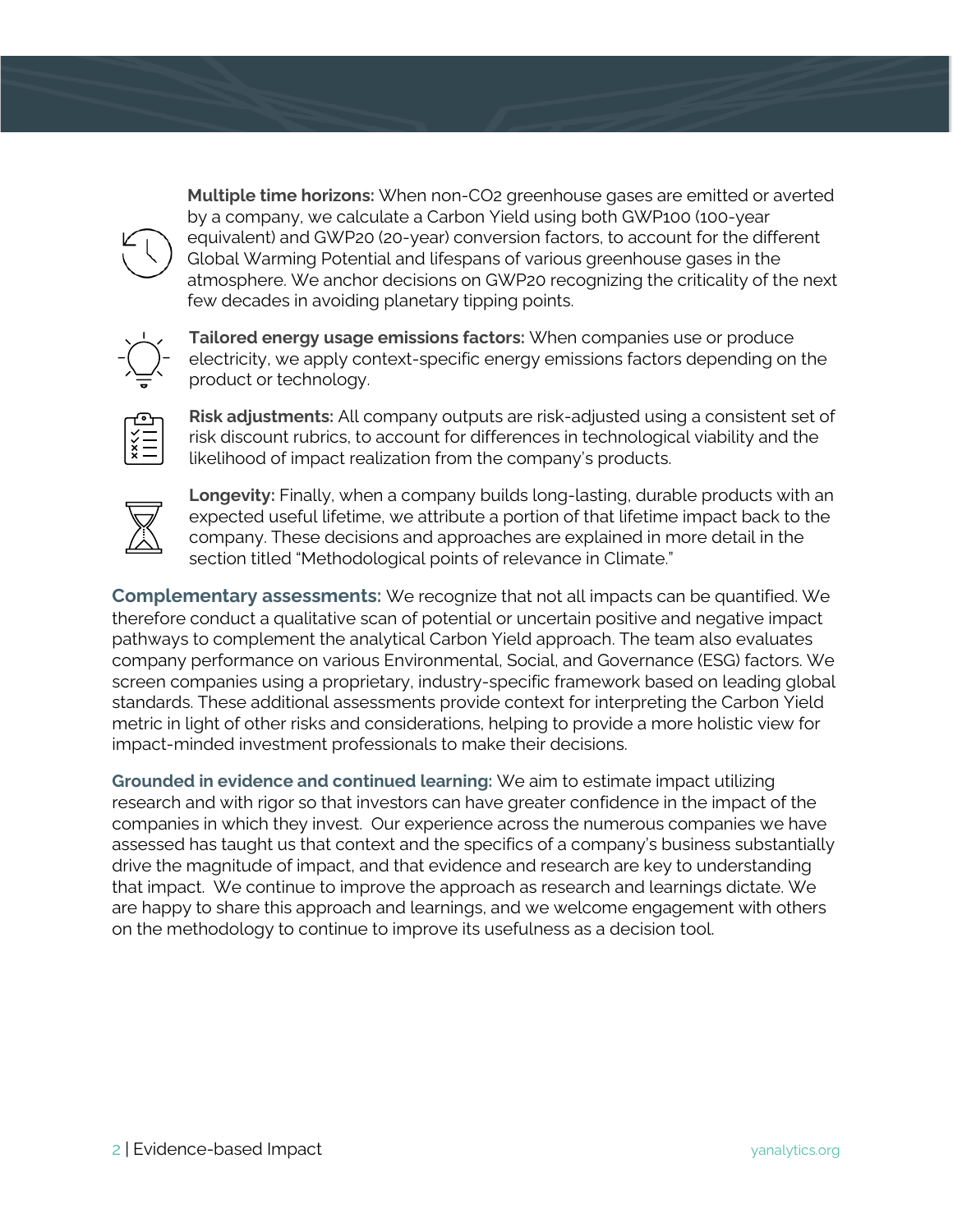## **Evidence-based Impact in Climate**

### **Introduction**

The purpose of our impact analysis is to provide an evidence-based estimate of the social and environmental return on invested capital for investments made by TPG Rise Climate and the Rise Funds. This analysis provides increased confidence to impact investors that the companies they invest in will have a positive impact. This decision tool has proven critical to attract large-scale institutional capital to invest in companies whose products or services create positive impact.

This white paper provides a summary of our approach to estimating impact. It then delves into specific topics related to impact in climate sector companies. For a reference to the underpinnings of our broader approach, and in particular the critical use of research and evidence in grounding assumptions, please see the companion white paper, [Evidence](https://yanalytics.org/research-insights/evidence-based-impact)[based Impact.](https://yanalytics.org/research-insights/evidence-based-impact)

Importantly, this approach is a **decision tool**. It is designed to provide an informed estimate of impact such that investment decisions can be made with greater confidence that a company will have positive impact. Inherent in that statement are three key points:

- The approach generates estimates. Just like financial models, there are assumptions inherent in the approach, and we strive to undergird those assumptions with as much evidence and third-party research as possible. Because we are deeply aware of what it takes to make those assumptions, we do not claim accurate precision.
- The approach is fit to the premise of a fund and therefore makes choices about weightings (e.g., of lifetime value) in order to align decisions to meet that premise. This is a different purpose from accounting.
- The approach is executed to inform investment decisions, and therefore it must be implemented at the speed of a deal cycle. That requires efficiency.

We are keen to understand the magnitude of a company's positive climate impact, which enables TPG Rise Climate to understand and compare the emissions reduction potential of companies and technologies across sectors. We do not claim complete accuracy and precision, but instead seek to project and anticipate emissions reductions under future scenarios. We adjust and discount our projects as appropriate, based on factors such as market and technology uncertainty and competition, to arrive at estimates that enable a reasonable degree of comparability.

Our experience across the 480+ companies we have assessed has taught us that context and the specifics of a company's business substantially drive the magnitude of impact.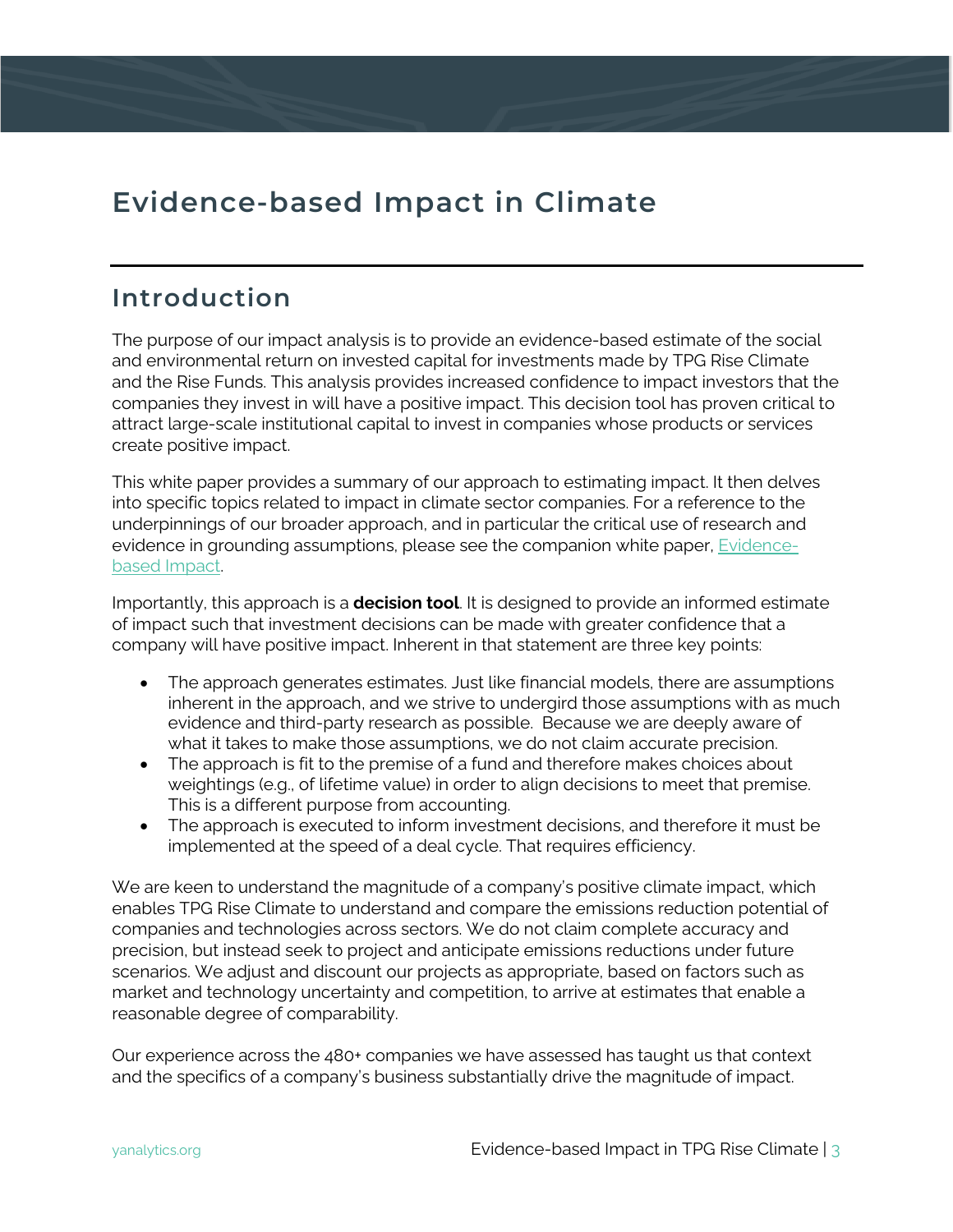These assessments have covered a wide range of sectors, technological maturities, and deal types, which has given us a sense of their nuances and complexities in assessing impact. Intuition or simple sectoral cuts are insufficient guides to impact. Evidence and research matter.

We continue to improve the approach as research and methodological advancements dictate. Since we operate at scale across many companies, we can identify patterns and challenges that lead to more refinement. We are happy to share this approach and our learnings, and we welcome engagement with others on the methodology to continue to improve its usefulness as a decision tool. In that light, this white paper is a living document that is updated periodically as refinements are made.

## **Summary of the impact assessment methodology**

We start our impact assessment by identifying how a company's products and services affect individual and environmental wellbeing. We then translate these activities and outcomes into impact pathways. Each pathway connects how a business activity materially benefits or harms people and the planet.

Each pathway is then defined by its breadth, depth, and an adjustment factor based on the uncertainty of impact. Pathway analysis begins with a company's **breadth**—i.e., how much of the product is produced or how many people the service reaches. For example, a plantbased protein company's breadth equals its kg of product sold, and a renewable energy company's breadth equals MWh of electricity generated. We base our breadth calculations on projections from TPG investment professionals, which incorporate substantial industry and company insights as well as market and technology due diligence, and often apply meaningful discounts to management projections. This data from the investment team provides detailed insight into the segmentation of customers, allowing us to examine effect sizes for the specific groups affected by company activities and to assess impact in the context of local geography. For example, installing a windmill in China or India would offset more emissions-intensive power generation, given the volume of coal power plants in those countries, than installing a windmill in Sweden would. The use of deal team projections also enables consistency between the financial and impact assessments.

Next, we assess a company's **depth**—i.e., the effect size per unit of output. In some circumstances, companies have commissioned their own rigorous randomized control trials (RCT) to determine the effect of their products. For example, CLEAResult, an energy efficiency services firm, has conducted RCTs to measure the effectiveness of its behavioral intervention programming. However, such studies are uncommon. In the absence of company RCTs, we draw on the best third-party evidence available. We start by conducting a literature review to identify the highest-quality research available on similar interventions in the relevant geographies. Our experience across sectors enables us to continuously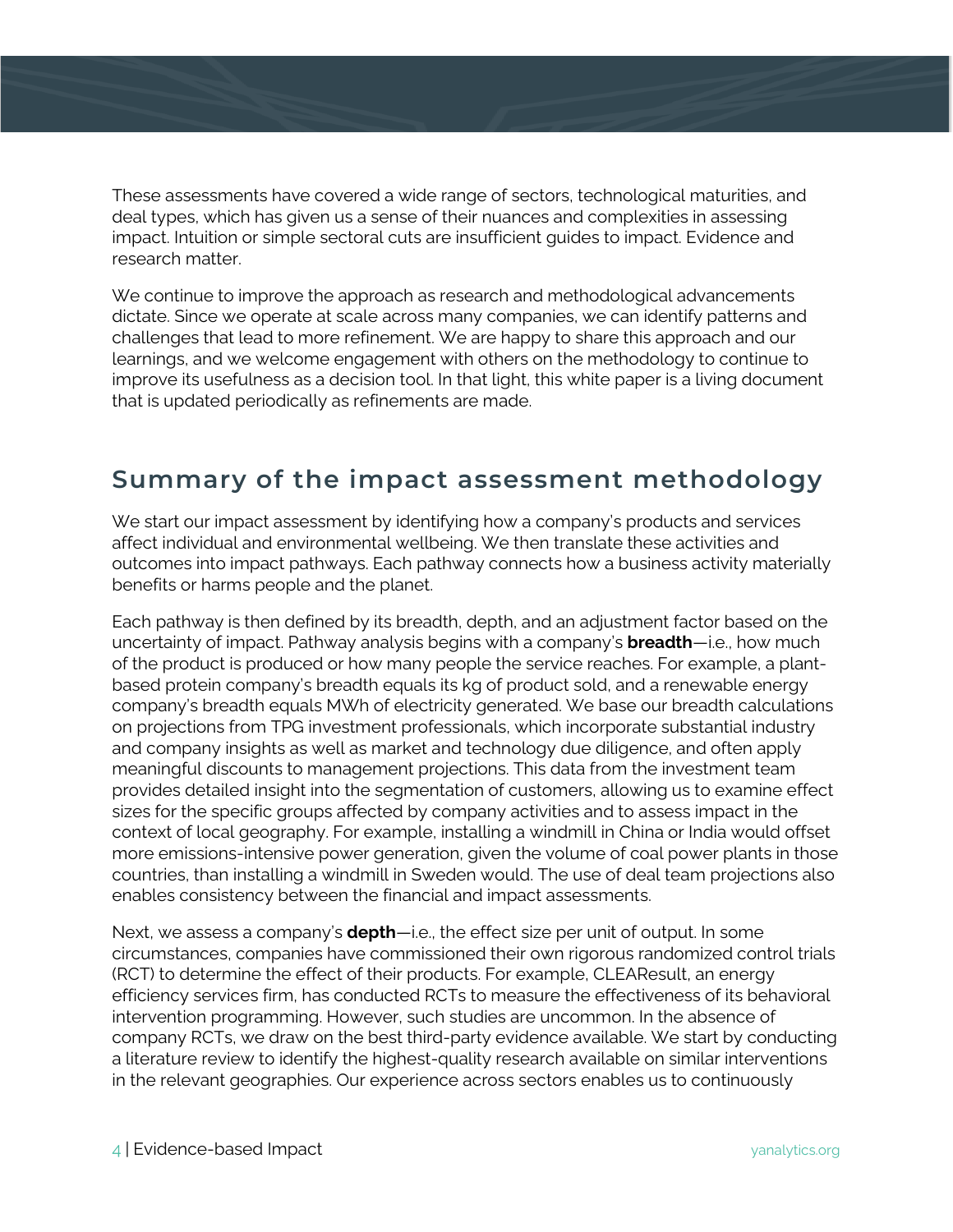improve and streamline this process. Given the unique scale of our work, we have built a database of deals and research called Y Data™, which includes details on government and academic data, research reports and findings, and company-specific nuances for each deal. We continuously expand and update Y Data $TM$ , enabling us to constantly learn and improve our methodology, while maintaining consistency with precedent deals. As of year-end 2021, we have reviewed 480+ deals and curated 3,600+ pieces of quality research.

In the context of climate sector companies, when considering the depth of impact from greenhouse gas (GHG) emissions, it is important to consider both estimated emissions averted due to a company's products and services and the company's own material emissions. To assess the net GHG emissions reductions that are enabled by a company, we estimate the emissions averted by the company's products and services relative to the incumbent products and processes that are displaced. In other words, we compare the emissions intensity of a company's product to the emissions intensity of the counterfactual, conventional product that it replaces. We also deduct the company's own material emissions from the estimated emissions averted.

The **counterfactual** — i.e., what would likely have happened in the absence of the company — is a key component of assessing the net impact engendered by the company. As part of the counterfactual, we analyze whether a customer would have purchased a similarly effective substitute in the absence of the company. To estimate this likelihood, we consider a sector's growth rate, total addressable market, market penetration, number of competitors, differentiation from competitors, and regulatory environment.[1](#page-5-0)

The third component of depth is assessing the **longevity of a company's impact**. For assetheavy deals that enable a permanent step change in impact, we attribute the full lifetime impact to the year an asset is installed. For example, a wind farm with a 30-year useful life of turbines receives attribution for 30 years of GHG emissions averted in the year the turbines are installed.<sup>[2](#page-5-1)</sup> The inclusion of lifetime impact enables us to capture the importance of investing in companies that mitigate climate change over the long term.[3](#page-5-2)

We then adjust each impact pathway based on the uncertainty of impact—i.e., the quality of research and how well it reflects the real-world activities of the company. The research risk itself breaks down into several components captured in our risk adjustment rubric, including rigor of evidence (i.e., RCT vs. observational study), geographical similarity, and number of linkages between company output and impact. The result is a **risk adjustment factor** for each pathway.

<span id="page-5-0"></span><sup>&</sup>lt;sup>1</sup> Please see the section "Steps for quantifying the additionality of a climate company," for additional details

<span id="page-5-1"></span><sup>2</sup> To calculate GHG emissions averted, we project forward the future anticipated grid emissions factor—typically improving

over time—and we include a degradation rate for the productivity of the asset as appropriate

<span id="page-5-2"></span><sup>&</sup>lt;sup>3</sup> Please see the section "Attributing in-year and lifetime impact," for additional details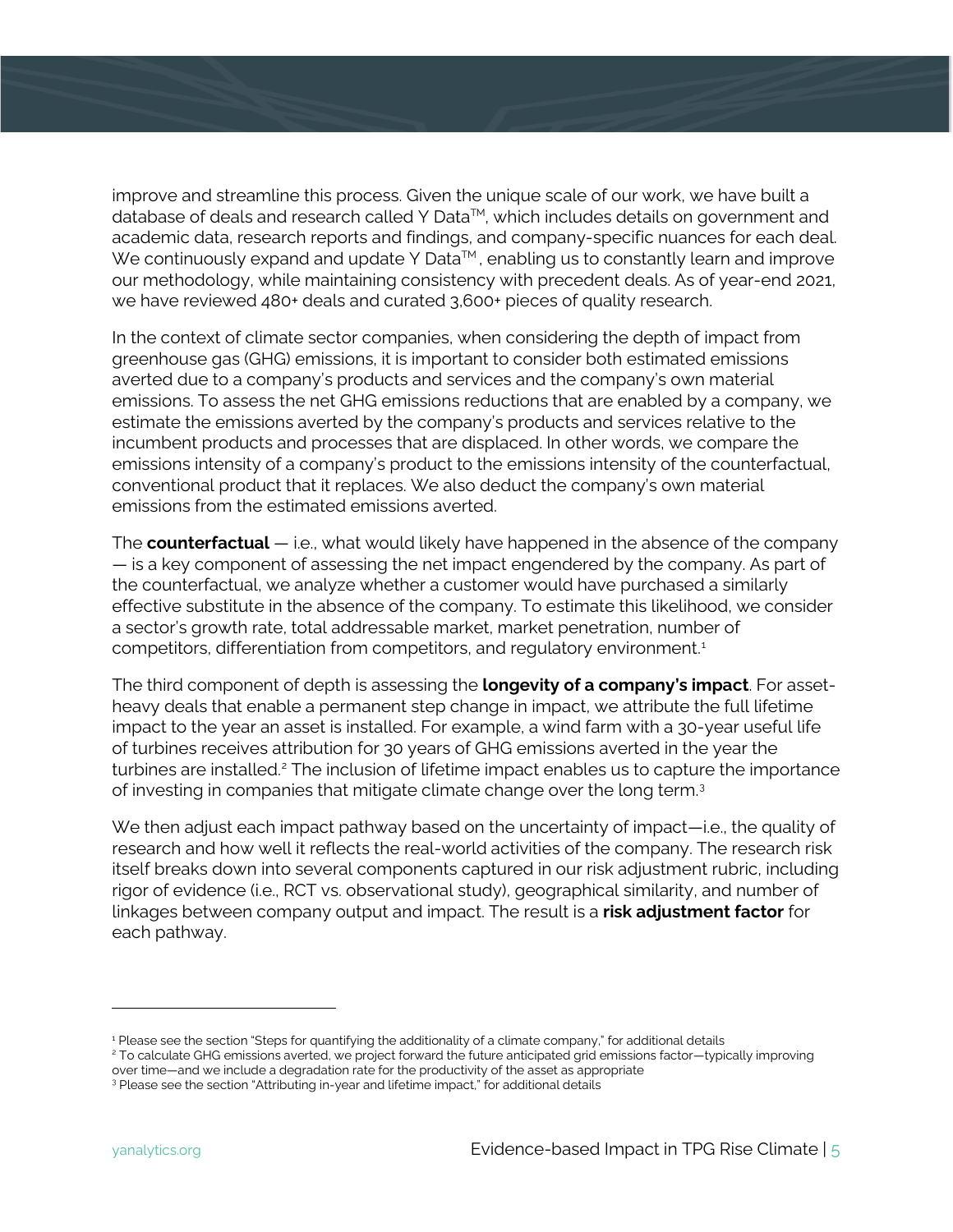Finally, we calculate the portion of **post-exit impact** attributable to the capacity built during the hold period. We call this the capitalized value of impact. To arrive at this figure, we generally discount the impact generated in the last year of holding (less any impact capacity in the installed base) over the subsequent five years to assess post-exit impact attributable to the hold period. We adjust the discount factor in situations where the durability of the impact is likely to be higher[.4](#page-6-0)

Once we have established depth, breadth, and the risk adjustment factor, we calculate a company's **Carbon Yield** and **Impact Multiple of Money**. To calculate the Carbon Yield, we multiply these inputs together for the hold period to estimate the metric tons of net averted CO2e emissions, add the same for post-exit value, multiply by the stake held, and divide by dollars of equity deployed. This results in estimated metric tons of CO2e emissions averted per dollar of capital deployed. The Carbon Yield enables comparison of estimated impact efficiency across companies in terms of carbon aversion.

For deals whose impact include non-carbon aversion pathways, we translate impact into dollar equivalents through impact monetization, generating an Impact Multiple of Money. Examples of these latter pathways include efficient water use in water-scarce regions, natural resource preservation, and health improvements. We ground monetization figures in third-party research and evidence.[5](#page-6-1) The Impact Multiple of Money is calculated by the same method as the Carbon Yield: multiplying the company's breadth, depth, and risk adjustment factor for each pathway, and summing the impact generated during the hold and post-hold periods to arrive at a total monetized value of impact for the company. We then multiply the total monetized impact by the stake taken in the company and divide by dollars of equity deployed. The resulting IMM metric enables comparability across sectors and activities.

An underlying theme of this methodology is collinearity between the financial returns and the impact enabled by a company's products and services. For collinear companies, impact grows as product sales grow. In cases where collinearity does not hold, the company may still generate net positive impact, but the impact efficiency will typically be low. By

<span id="page-6-0"></span><sup>4</sup> Please see the section "How we attribute the capitalized value of impact post-exit," for additional details

<span id="page-6-1"></span><sup>5</sup> When a deal has both carbon aversion and non-carbon aversion pathways, we monetize GHG emissions reductions via the social cost of carbon and then add it to the monetized adaption pathways to calculate the Impact Multiple of Money. For TPG Rise Climate investments, we apply the U.S. Interagency Working Group's (IWG) dynamic social cost of carbon using a 2% discount rate [\(IWG, 2016\)](https://www.epa.gov/sites/production/files/2016-12/documents/sc_co2_tsd_august_2016.pdf). The IWG assessment includes growth in per-capita GDP (excluding climate impacts), alongside the discount rate, to estimate the present value of damages. We are using an updated version of the IWG assessment calculated by the State of New York which applies a 2% discount rate rather than the IWG's 3% central discount rate [\(NY DEC, 2020\)](https://www.dec.ny.gov/docs/administration_pdf/vocfapp.pdf). Government agencies have used a 3% rate since 2003 when the OMB estimated the three-decade average yield on 10-year Treasury securities as a proxy for the risk-neutral rate of return. Completing that same calculation today yields 2%, which is the reason New York has moved to 2% and why the IWG has indicated it will consider 2% for its 2022 update to the SCC [\(IWG, 2021;](https://www.whitehouse.gov/wp-content/uploads/2021/02/TechnicalSupportDocument_SocialCostofCarbonMethaneNitrousOxide.pdf?source=email)  [Greenstone\).](https://www.wsj.com/articles/the-right-discount-rate-for-regulatory-costs-and-benefits-11614870636) Please also note that since the Carbon Yield is not a monetized figure, we have not included a discount rate when estimating lifetime emissions. Lifetime emissions are an absolute figure that captures CO2e emitted rather than a monetized estimate of societal impact requiring adjustment to present value.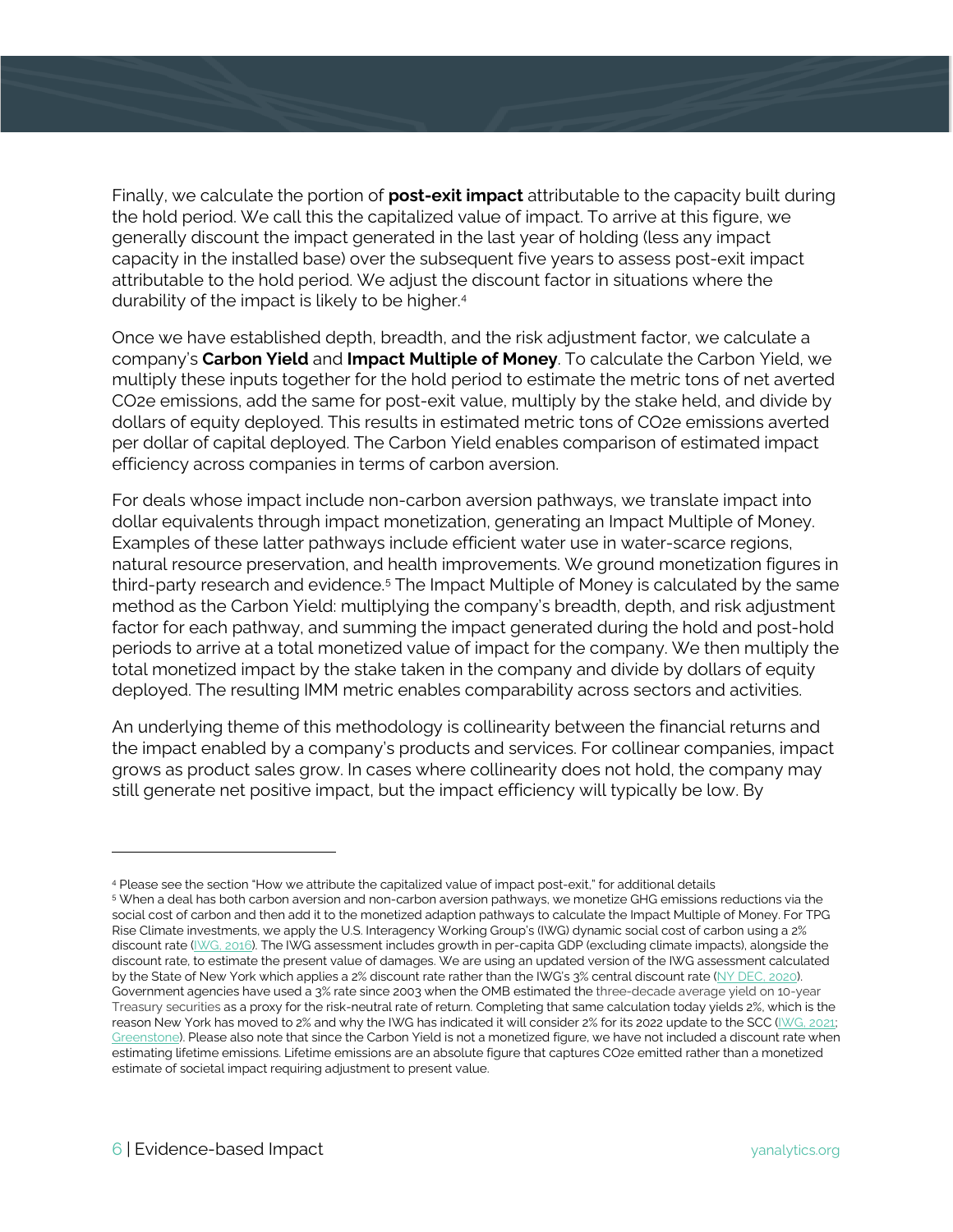comparison, a company whose impact increases proportionately with each additional unit of product sold will likely have a higher Carbon Yield and IMM.

## **Methodological points of relevance in Climate**

Although our Carbon Yield calculation is grounded in the same principles and approach as the Impact Multiple of Money developed for the Rise Funds, there are several considerations that are more common in climate-sector deals that deserve additional discussion. These include:

- Increased regulatory mandates
- Variable levels of competitive intensity across subsectors and geographies
- More players in the value chain
- Considerations around net emissions
- Differentiated timelines and intensity of impacts across greenhouse gases
- Differentiated emissions factors depending on operational context
- Intensity of capital expenditures, leading to permanent step-changes in impact

The following section contains additional information on our methodology for incorporating these dynamics into our impact modeling. We will continue to adapt our approach as the climate tech sector, academic research, and impact management best practices evolve.

#### **Steps for quantifying the additionality of a climate company**

Our impact analysis centers around the additionality of a company. To quantify this additionality, we compare the impact generated by the company against an estimate of what would have happened in its absence (i.e., the counterfactual). There are two components we typically consider when estimating additionality: (1) the "effect size" (or the depth of an outcome generated by the company), which can for example, be a 1,000 metric ton reduction in CO2e emissions relative to the counterfactual product, and (2) the level of competition in the market.

A randomized controlled trial (RCT) is the highest quality measurement of a company's or intervention's additionality, in terms of the effect size generated. For example, if we were assessing the impact of converting a farm from conventional to low tillage practices, RCT studies are available that have randomly assigned plots of land to conventional tillage and to low tillage. These studies have found that low tillage increases carbon soil sequestration and reduces erosion. However, such studies are not always feasible, both for reasons of practicality and ethics—specifically in the case of life saving interventions. When an RCT is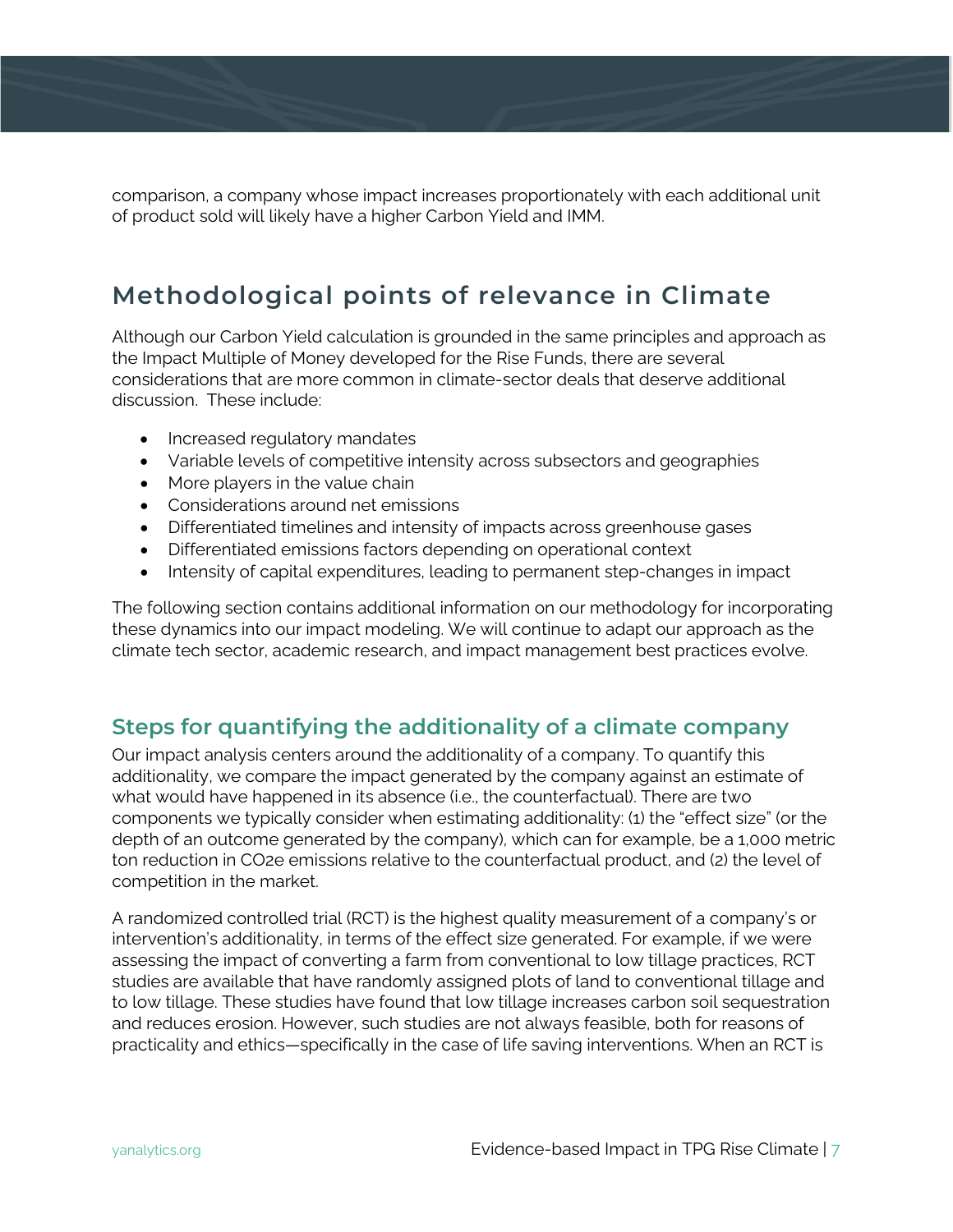not available, we rely on observational studies and meta-analyses to estimate how effective an intervention is likely to be.

In addition to these effect sizes, we also need to layer in the likelihood of competitors providing equally efficacious substitutes in the absence of the company. We use a rubric to estimate this competition factor (*see figure 1 below*). The rubric accounts for a sector's growth rate, total addressable market, market penetration, number of competitors, and differentiation from competitors (e.g., pricing, quality, customer segmentation, etc.), and the role of government regulation (given the influence on degree of competition, *see below*). By discounting the effect size by the competition factor, we arrive at a proxy for the company's *additionality* per unit of output (i.e., impact that would not have occurred in the absence of the company).

| <b>Figure 1. Competition Factor Rubric</b> |  |  |  |  |  |
|--------------------------------------------|--|--|--|--|--|
|--------------------------------------------|--|--|--|--|--|

|                                                                                                                                                                 |               | <b>Market Penetration</b><br>Weighted average over the hold period and<br>inclusive of regulatory requirements during hold<br>(e.g., LCFS requirements for LNG carbon<br><i>intensity</i> ) |               |         |
|-----------------------------------------------------------------------------------------------------------------------------------------------------------------|---------------|---------------------------------------------------------------------------------------------------------------------------------------------------------------------------------------------|---------------|---------|
|                                                                                                                                                                 |               | High                                                                                                                                                                                        | <b>Medium</b> | Low     |
| of competitors with similar products<br>including product differentiation and<br>regulatory barriers to entry (e.g., FDA<br>approval requirements)<br>$\ddot{}$ | High          | 20%                                                                                                                                                                                         | 40%           | 60%     |
|                                                                                                                                                                 | <b>Medium</b> | 40%                                                                                                                                                                                         | 60%           | 80%     |
|                                                                                                                                                                 | Low           | 60%                                                                                                                                                                                         | 80%           | $100\%$ |

*Note: The figures in the rubric display the percentage of impact attributable to a company operating in each section of the rubric. For example, the effect size of a product that is assessed as "medium-medium" would be discounted by 40% to account for competition, and 60% of the effect size would be attributed to the company*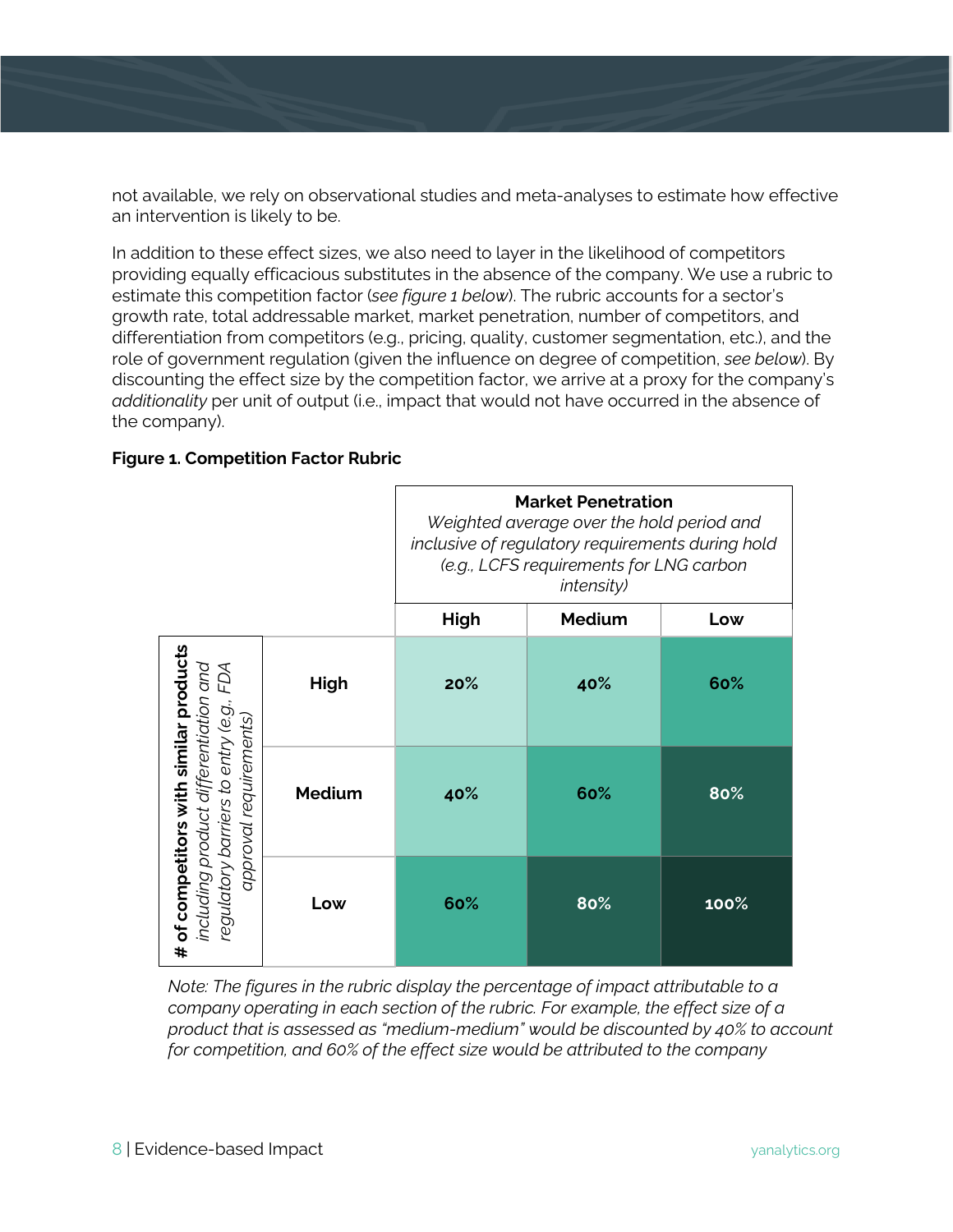Government regulation serves as an important input in calibrating competition factors for heavily regulated sectors such as climate. Government interventions in the form of incentives (such as subsidies) and deterrents (such as fines) play a large role in the likelihood of a competitor offering a substitutable product or service. A highly incentivized market, such as energy efficiency in Vermont, is more likely to have many competitors with limited differentiation and to have high market penetration. In such a market, much of a company's products and services are likely to be substituted in its absence.

Additionally, we assess regulations for feasibility and timeliness. Although many countries have set targets for achieving environmental goals, such as 100% EV adoption, many of these targets will not be met by the target date. For example, India has set a target for all three-wheelers (e-3W) to be electric by 2023. However, industry reports estimate only ~50% e-3W adoption in India by 2024. This example demonstrates that the existence of regulation alone does not necessarily change a competition factor. It is the effect of regulation on the total addressable market, sector growth, and substitutable products and services that can shift the competition factor.

Lastly, we generally attribute full additionality (as calculated above) to a company that produces a sub-component of an impactful product, regardless of how many other companies are also involved in creating that product. Attempting to attribute the percent contribution of each actor to the overall product impact would introduce false precision to our assessment and could lead to attributing some portion of impact for components that are not crucial to the end product's environmental benefit (e.g., the chassis of an EV). Rather than adding uncertainty to the calculation, we attribute full impact for any outcomes that would not have occurred in a company's absence. We also apply the tools within the IMM to ensure deals across a given value chain are properly discounted for impact risk and additionality, in four ways:

- Firstly, a company only receives credit for the components that are sold for use in climate technologies (e.g., if a company sells inverters both for solar panels and air conditioners, only those sold to solar panels would receive impact credit).
- Secondly, a company selling a highly commoditized component, like electrical wires used in EVs, will see its impact score significantly discounted through use of the competition factor, while one selling a highly specialized and differentiated component requiring significant R&D expenditure will not.
- Thirdly, if the component has non-impactful use cases and we believe there is a risk that the company will expand into that area, we will apply a substantial "usage" risk discount.
- Fourthly, if the component has a usable life that is lower than the usable life of the end product (e.g., eVTOL battery), the manufacturer of that component will only receive impact for the usable life of the component (not for the full usable life of the product)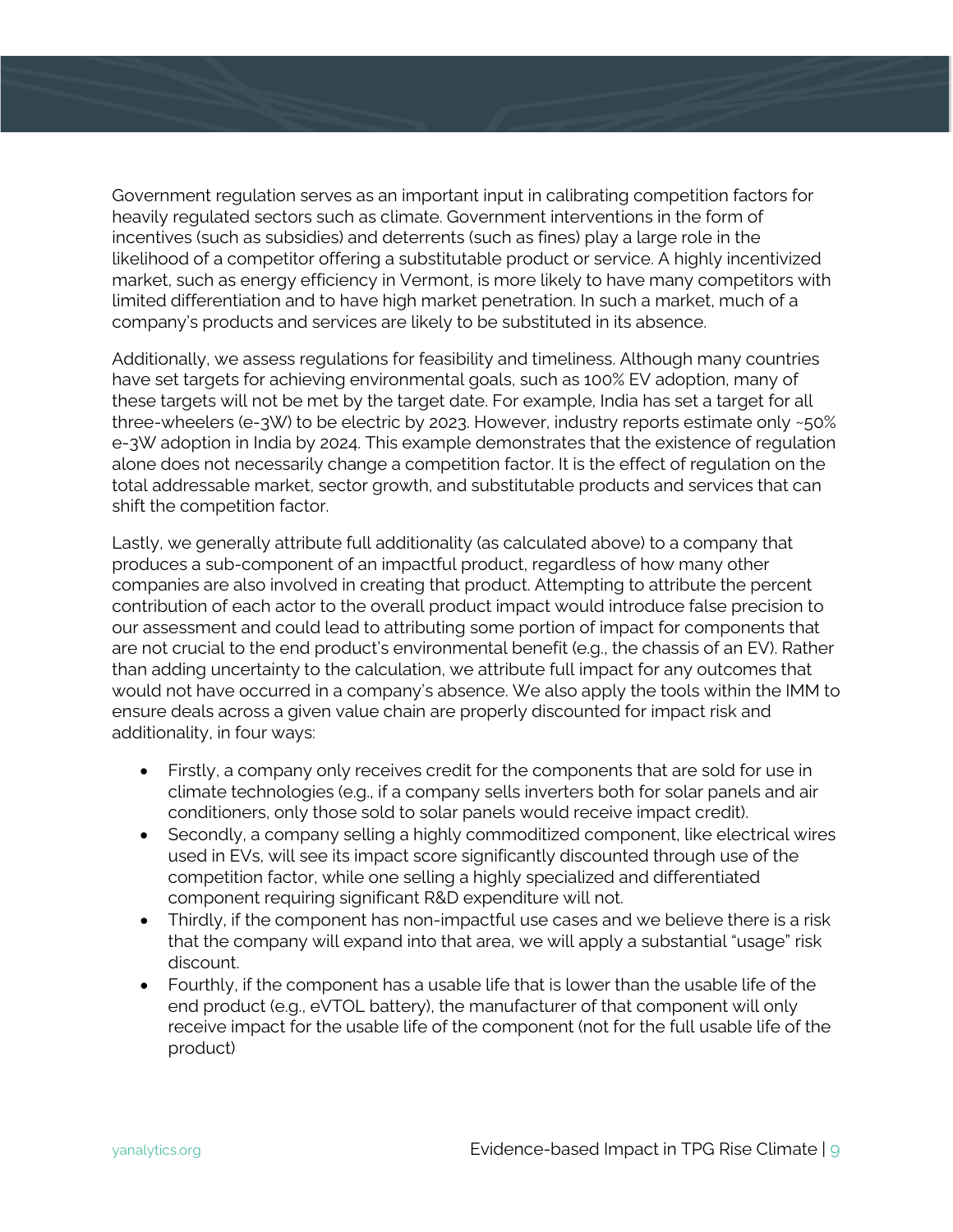This value chain approach tends to result in three categories of impact attribution:

- 1. Full impact for vital components: For example, if a company makes an individual but vital component of an EV battery (such as an anode or cathode), we attribute full impact to the company for the total capacity of EV batteries produced – even though there are other manufacturers involved in the value chain – because if the anode or cathode were removed, the product would cease to function as a battery. Therefore, all value chain actors that are vital to the impact delivery of a product receive full impact credit.
- 2. Incremental impact for differentiated components: When a company manufactures a non-vital component that nonetheless enables an increase in output or impact potential, they receive credit only for the incremental improvement their component provides relative to the industry standard. For example, a company that made dual-axis solar trackers (which increase panel energy yield) would receive impact credit for the increased power that their product provides relative to fixed-tilt solar panels.
- 3. No impact for commoditized components: In cases when a company manufactures a minor and non-differentiated component of an impactful product, such as the nuts and bolts for a wind turbine, or the chassis of an EV, they would receive no impact credit – because these components are 1) not vital to the impact delivery lever of the product (electrification of energy and transport systems), and 2) not substantially different from the industry standard.

Following this approach enables us to give full impact credit for technologies and solutions that truly enable a step-change in impact potential within a certain value chain, while preventing undue impact attribution to the minor and commoditized components that would have been provided by another supplier in the absence of the target company. This approach also aligns with our treatment of value chain impact additionality under the core Rise methodology – where, for example, a medical device manufacturer would receive impact credit for the additional lives saved with their technology, but an adhesive bandage manufacturer would not receive any impact for producing a non-differentiated, commoditized product. When aggregating impact at the portfolio level for reporting, we ensure any overlapping impact is only counted once. For example, if a renewables developer built a solar farm and then sold it to a utility, and Rise Climate had a stake in both companies, the greenhouse gas emissions abated by the solar farm would only be counted once in Rise's annual impact report. When Rise Climate invests in two companies that operate within a single step of the value chain (e.g., a producer of solar inverters and a producer of solar cells who both sell their components for use in the same solar development), we would similarly ensure the impact provided by those solar panels was not double-counted.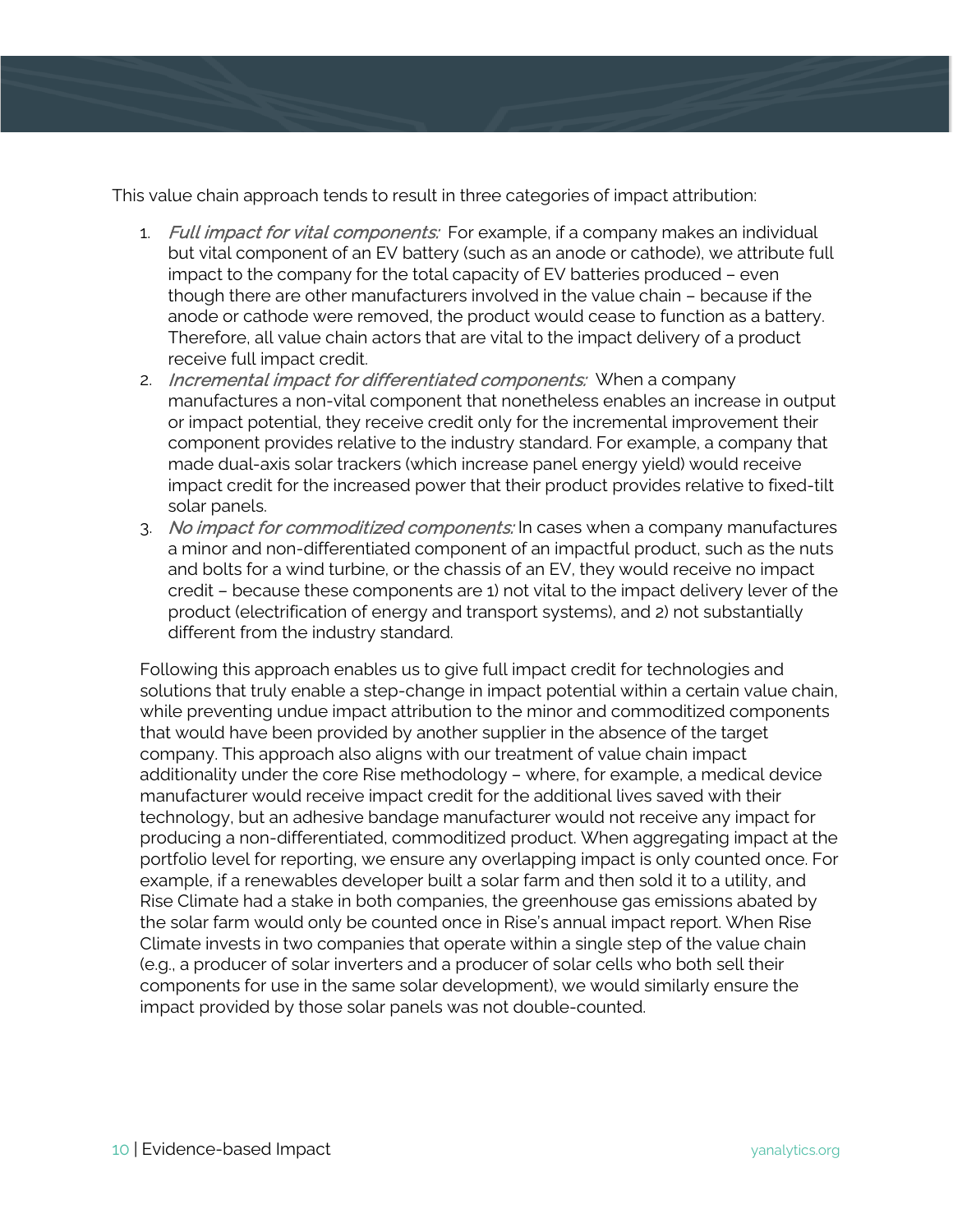### **Capturing company greenhouse gas emissions in the impact analysis**

For climate deals, we consider all categories of emissions that are relevant to the comparison of the target company's product against the counterfactual product that it displaces. In other words, we include all emissions categories that are material to determining the differentiated net impact of the company. For example, an impact analysis of a company that makes the electric vehicle (EV) battery manufacturing process more efficient would only compare the manufacturing (Scope 1 and 2) emissions intensity, in gCO2 / kWh of EV battery capacity, of the new process against the incumbent process. It would not include the Scope 3 emissions from actually using the battery in an EV, because these emissions would be the same regardless of whether the new or old manufacturing process was used to create the battery. Therefore, many emissions impact estimates for companies that make and sell a specific product only consider the "cradle-to-gate" process (Scope 1) and energy use (Scope 2) emissions associated with manufacturing that product, because the use phase (Scope 3) emissions are the same between the company's product and the counterfactual product it displaces. However, in the case of a compostable plastics company, we would also include the Scope 3 emissions from usage and disposal, because the disposal method is different between compostable and conventional plastics, and therefore the two products have a different lifecycle carbon footprint. In conclusion, we include any and all emissions categories (Scope 1, 2, or 3) that are material to the difference between a company's product and the replaced counterfactual product, and this determination is made on a deal-by-deal basis.

Additionally, we do not calculate emissions for capital goods or infrastructure if they are consistent between the company and its counterfactual competitors. For example, if a biobased plastics company constructs a factory to produce their plastic, we do not count the emissions from the cement, steel, and machinery needed to construct the factory, because we assume that in the target company's absence, another factory that produces conventional plastic would have been built by a competitor. Therefore, we only compare the net lifecycle greenhouse gas emissions intensity difference between the bio-based and conventional plastics themselves, not the emissions from building the factory that produces these goods. Another example would be materials and construction emissions from building a wind farm. Wind energy companies emit ~15 g CO2e per kWh across Scope 1, 2, and 3 emissions, whereas they offset more than 450 g CO2e per kWh of U.S. grid emissions [\(NREL, 2014\)](https://www.nrel.gov/analysis/life-cycle-assessment.html). Including the emissions from company overhead and wind farm construction would reduce overall impact by less than 5% and would not materially shift the impact analysis. In addition, the fossil fuel-fired power plants that the wind farm replaces would also require steel, concrete, and other materials to build.

We do include emissions from capital goods construction in cases where the company is substantially expanding the demand for a product – in other words, cases where a counterfactual factory would not have been built by a competitor. Instances where we are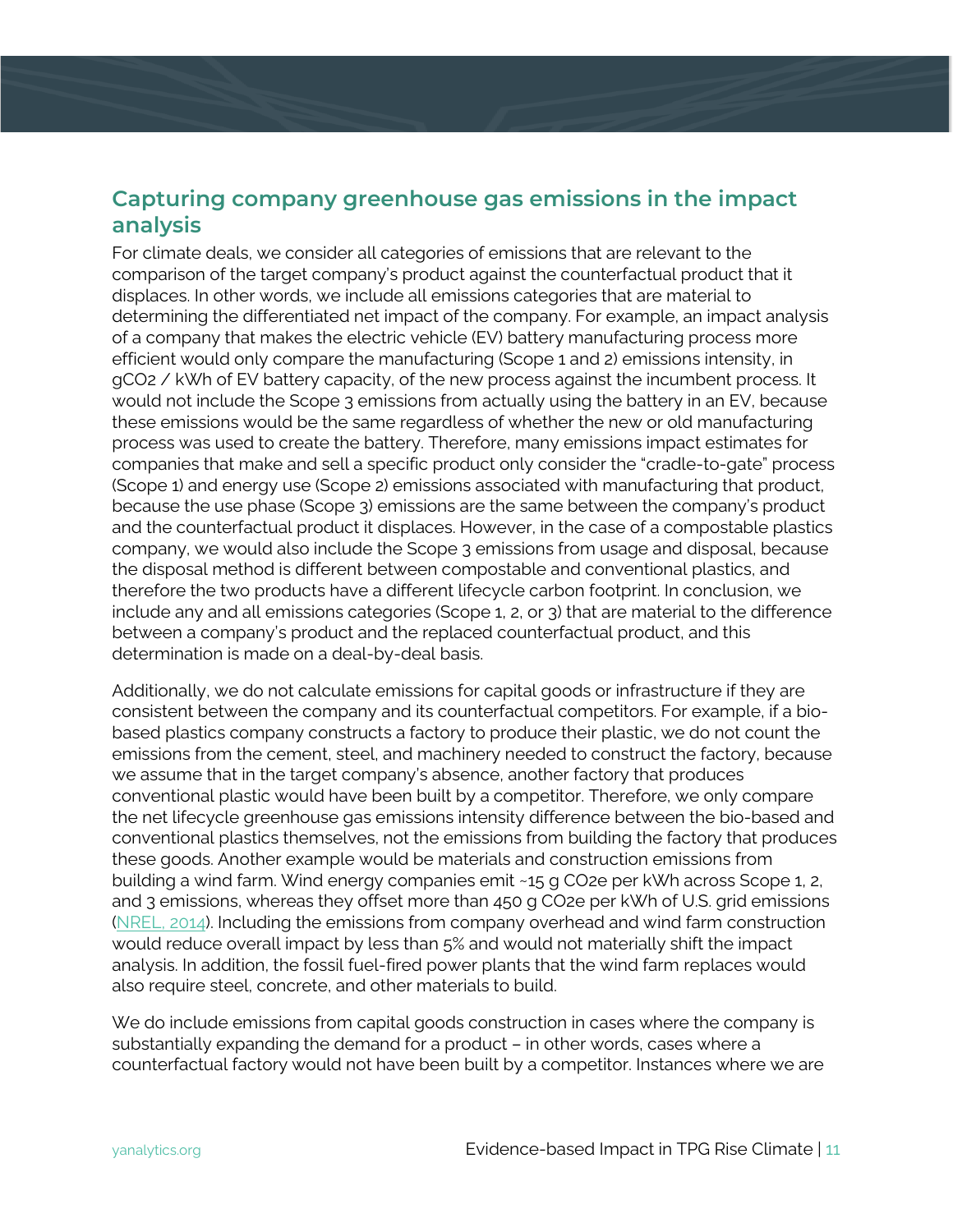likely to incorporate the emissions from construction and materials into the carbon footprint analysis include new and expanding sectors, such as last mile transportation or milk production in sub-Saharan Africa. In these cases, increased access to goods and services likely generates "new" consumption and associated emissions and would be included in the impact underwriting.

The methodology above summarizes the pre-investment impact due diligence process. After investment, our ESG team engages with the company to complete a more fulsome carbon footprint analysis—including Scope 1 and 2 emissions—and then helps identify areas of opportunity to reduce emissions.

### **CO2-equivalents (CO2e) and GWP20 conversion methodology**

We display a company's net emissions using both 20-year and 100-year global warming potentials (GWP20 and GWP100) for converting from other greenhouse gasses (GHGs) to CO2-equivalent (CO2e) terms. We rely on IPCC estimates for these conversion factors.

When using GWP100-i.e., the global warming potential of a GHG over a 100-year periodone metric ton of methane has the same global warming potential as 34 metric tons of CO2, whereas over a 20-year period (GWP20), one metric ton of methane has the same global warming potential as 86 metric tons of CO2. The difference in GWP conversion factor is due to the short-lived nature of methane in the atmosphere. Methane persists in the atmosphere for roughly a decade, compared to over a century for CO2. During its short-lived atmospheric life, methane traps substantially more heat than CO2, which increases the risk of passing climate tipping points. Tipping points are critical thresholds that, when exceeded, can lead to a significant system change that could be irreversible. Examples include the loss of coral reefs, the melting of the Greenland ice sheet, and Amazon rainforest dieback. Passing such tipping points is a significant contributor to catastrophic climate scenarios. The use of the GWP20 metric highlights deals that materially reduce near-term warming, helping mitigate the risk of passing these tipping points.

For decision purposes in TPG Rise Climate and The Rise Funds, we anchor on GWP20 because averting emissions in the short-term can help avoid catastrophic tipping points. Unlike in policy contexts, a fund does not have to pick a single option for emissions aversion. The fund can invest in any deal that meets its financial and impact criteria whether averting methane, CO2, a short-term GHG, or a long-term GHG. Therefore, for the purpose of determining whether a company meets the impact criteria, we utilize GPW20 to reflect the value of financing near-term reductions that can help avoid tipping points. Per IPCC and research community best practice, we display carbon yield in both GWP20 and GWP100 terms for all companies that avert or cause a significant amount of non-CO2 greenhouse gas emissions. Displaying GWP20 and GWP100 CO2e allows insight into a company's emissions (or averted emissions) on both a short-term and long-term timescale.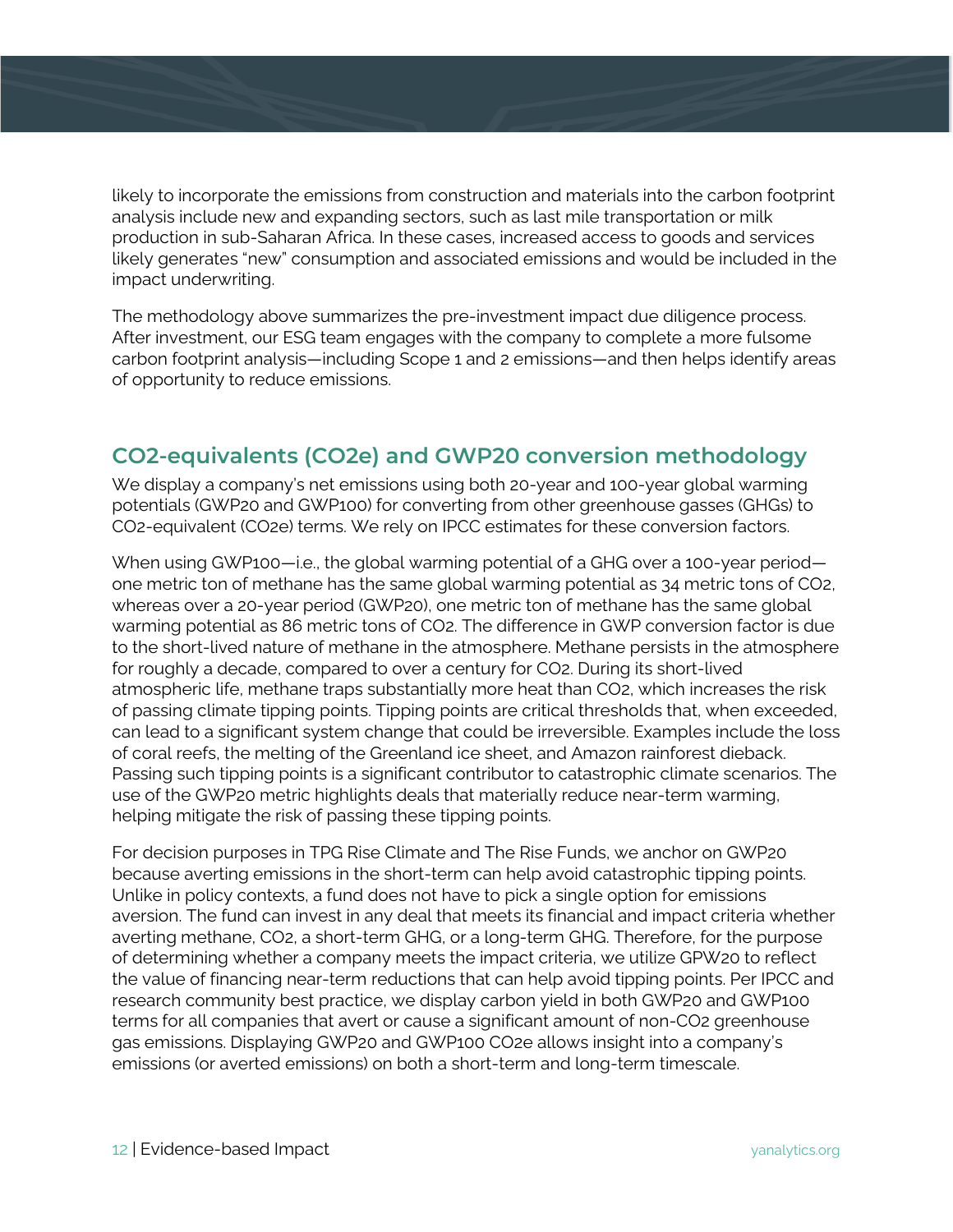### **Calculating energy usage emissions and emissions reductions**

Electricity use generally causes indirect (Scope 2) greenhouse gas emissions whenever it is generated through burning fossil fuels. We calculate the greenhouse gas emissions impact of energy usage in two ways, depending on whether the target company reduces or increases fossil-fuel powered energy consumption. Building new renewable energy capacity, or permanently reducing energy use intensity (EUI) through energy efficiency measures results in a reduction in *marginal* grid emissions. In contrast, when a company increases energy demand by building a new factory or developing an EV that will be charged over the next 15 years, the company causes an increase in *average* grid emissions.

The difference in treatment is aligned with how environmental lifecycle assessment (LCA) practitioners determine the impacts of manufacturing or consuming various products. An attributional LCA attempts to estimate the share of environmental impacts that should be attributed to a product, while a consequential LCA attempts to estimate how global environmental burdens will shift as a result of producing or using a product [\(Ekvall 2019\)](https://www.intechopen.com/chapters/69212). For example, th[e ILCD Handbook](https://eplca.jrc.ec.europa.eu/uploads/ILCD-Handbook-General-guide-for-LCA-DETAILED-GUIDANCE-12March2010-ISBN-fin-v1.0-EN.pdf) indicates that attributional LCA is generally applied when developing the carbon footprint for a specific product, comparing specific goods and services, or developing environmental product declarations, while consequential LCA is applied for change analysis, forecasting the environmental impact of implementing certain technologies, and policymaking activities. Our approach is aligned with this guidance because we *attribute* energy-related emissions to Rise-funded products that consume energy and determine the *consequences* of installing more renewable energy onto the electricity grid using marginal emissions factors.

The nuances of marginal versus average emissions are detailed below.

**Marginal grid emissions factors:** Companies that add new zero-emissions power generation to the grid will change the CO2 emissions factor associated with generating one unit of electricity: the kg CO2 emitted per additional kWh generated. Producing one additional unit of zero-emissions electricity changes energy usage emissions at the margin. Electricity grid operators call on the cheapest available sources of electricity to meet demand, with each additional unit of energy consumed increasing the marginal cost so that power is supplied at the market-clearing price. Because solar and wind plants produce electricity at almost zero marginal cost, they are typically called on first. Adding more of these renewables to the grid shifts the "merit curve", shown below, to the right, meaning the most expensive generation method is no longer needed. Therefore, adding solar and wind generation to the grid offsets the emissions of the most expensive *marginal* unit of power generation displaced, rather than offsetting the *average* emissions of the grid. Similarly, a policy or technology intervention that improves energy efficiency will offset grid emissions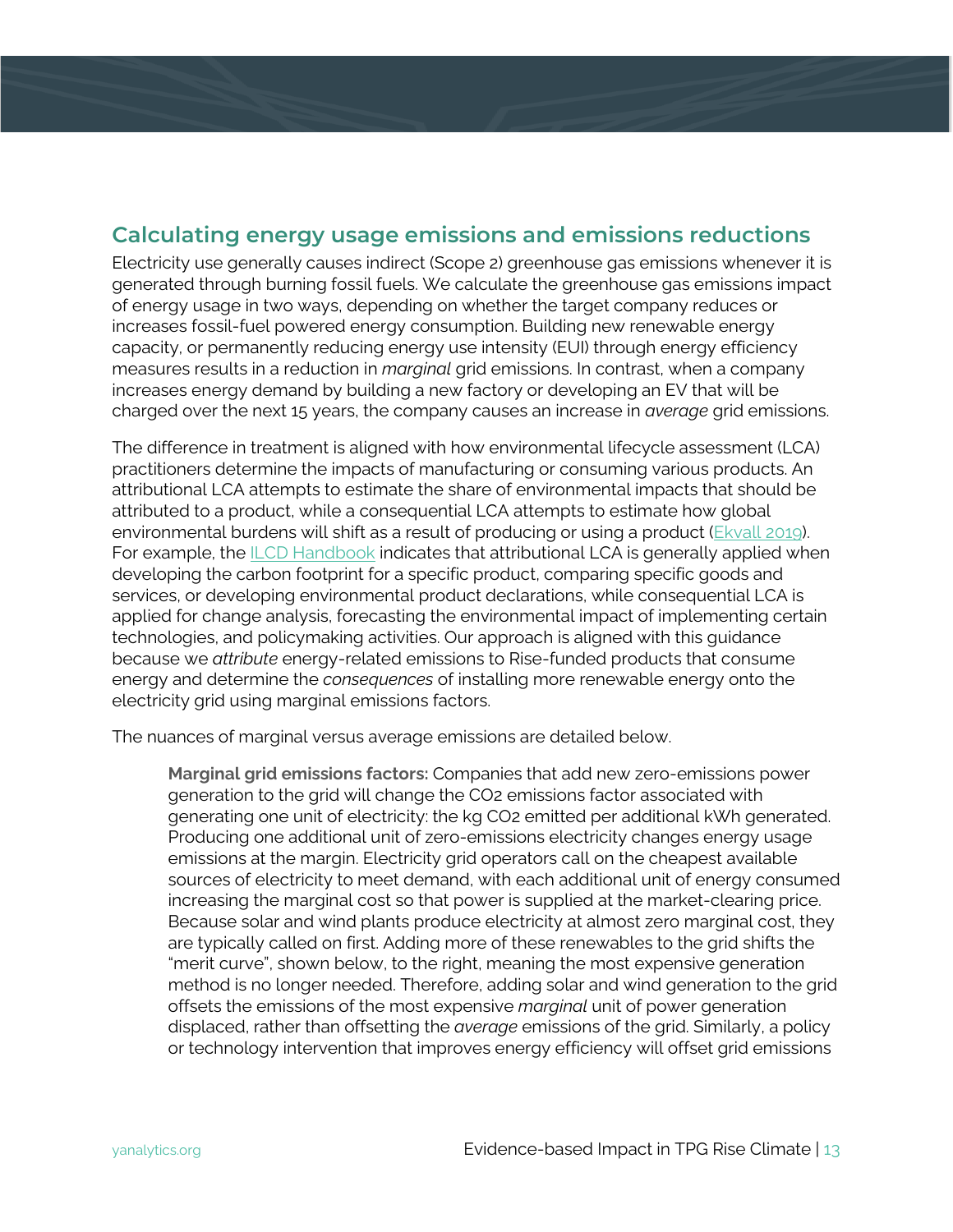at the margin, as it shifts overall energy demand down, meaning grid operators no longer need to call on the marginally most expensive unit of power generation.





We use the [UNFCCC IFI Dataset of Default Grid Marginal Emissions Factors](https://unfccc.int/sites/default/files/resource/Harmonized_Grid_Emission_factor_data_set.pdf) to calculate the marginal emissions reduced by adding new renewable power to the grid or improving energy efficiency. [6](#page-14-0) The IFI provides two separate Combined Margin emissions factors, one for firm energy (hydro, geothermal, energy efficiency, etc.) and one for intermittent energy (solar, wind, tidal, etc.), which we apply respectively depending on the situation. These combined emissions factors are calculated by the IFI using the Operating Margin (OM) and Build Margin (BM) for each country. The OM represents the cohort of existing, current-state power plants whose operation would be affected by a change in electricity supply or demand. The BM represents the cohort of prospective, future power plants whose construction and operation could be affected by the change in supply or demand, based on an assessment of planned and expected new generation capacity in each country from 2019 to 2026. The IFI weights the Operating Margin higher than the Build Margin for intermittent energy, and vice versa for firm energy. This is because they consider new intermittent renewable energy to mostly displace current generation assets, while improvements to energy efficiency affect the long-term cohort of power plants that will be required to meet future energy demand.

<span id="page-14-0"></span><sup>&</sup>lt;sup>6</sup> See the IFI'[s GHG Accounting for Grid Connected Renewable Energy Projects \(2019\)](https://unfccc.int/sites/default/files/resource/Renewable%20Energy_GHG%20accounting%20approach.pdf) for the methodology and sources used to derive the default grid emissions factors.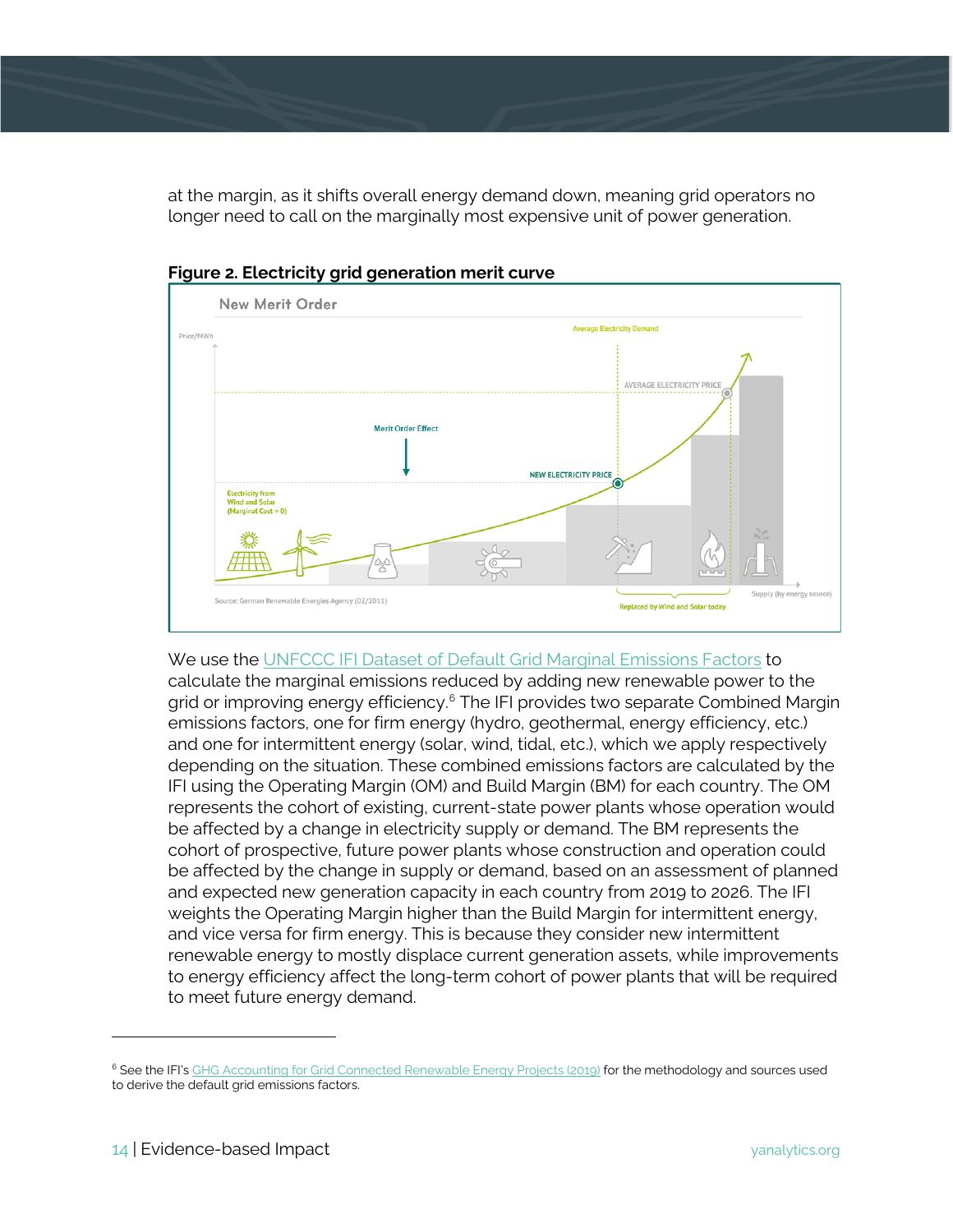**Average emissions factors:** We use average emissions factors to estimate impacts of absolute, permanent increases in emissions over time from additional energy demand. Marginal emissions factors are not as relevant for this type of impact analysis because demand will increase throughout the day, and not only during times of peak demand when marginal resources come online. In the long-term, grid operators will adjust to account for permanent demand changes, and many sources of demand are removed and added to the grid each year, making it inaccurate to assume a new product or plant will operate at the margin for its entire usable life. Companies and consumers can be economically incentivized (through real time or peak pricing schemes) to use electricity at times of day with lower marginal emissions. Therefore, we believe applying average emissions factors to electricity demand increases more accurately reflects climate impacts.

Annualized average emissions factors are calculated and reported by national agencies such as the [EPA's eGrid system.](https://www.epa.gov/egrid) We use regional average emissions factors whenever available, and otherwise leverage reliable national average emissions factor data (for example, from th[e IEA](https://www.iea.org/data-and-statistics/data-product/emissions-factors-2021) or [EEA\)](https://www.eea.europa.eu/data-and-maps/daviz/co2-emission-intensity-5#tab-googlechartid_chart_11_filters=%7B%22rowFilters%22%3A%7B%7D%3B%22columnFilters%22%3A%7B%22pre_config_ugeo%22%3A%5B%22European%20Union%20(current%20composition)%22%5D%7D%7D) for our estimates. The national average emissions factor reflects the total generating capacity of all plants on a given electric grid, and how often they are called upon to generate electricity over the course of a year. Each unit of power generation on a grid has a different emissions factor depending on the fuel type, efficiency of the technology, age of the plant, transmission infrastructure on the grid, and many other factors.

Depending on the company business model and availability of research and data, we strive to model changes to future marginal or average emissions factors in the most realistic way possible. For example, we project decreasing future emissions factors in most countries based on expected grid decarbonization (leveraging both public commitments and academic scenarios for limiting temperature rise), and we may include hourly or intra-day differences in the marginal emissions factor, or use specific regional grid emissions factors, such as those presented in the [EPA's AVERT system.](https://www.epa.gov/avert/avoided-emission-rates-generated-avert) Projecting future improvements in the greenhouse gas emissions intensity of power generation aligns with our approach to attributing "lifetime" impact to certain long-lasting investments, as detailed below. Based on future projected energy scenarios from [IRENA](https://www.irena.org/Statistics/View-Data-by-Topic/Energy-Transition/REmap-Energy-Generation-and-Capacity) and the [IEA,](https://www.iea.org/reports/world-energy-model/policies#cross-cutting-policy-assumptions-by-scenario-for-selected-regions) historical trends, and/or academic research on electrical grids, we model which energy generation types are likely to be the most expensive asset (and thus the first to be replaced) on the grid in future years. Therefore, a combined solar and battery storage array that generates energy for the next 25 years may displace a coal power plant now, but a natural gas power plant 15 years from now. We account for these changing grid conditions in estimating the metric tons of CO2 averted by operating the solar plus storage plant in each year throughout its lifetime.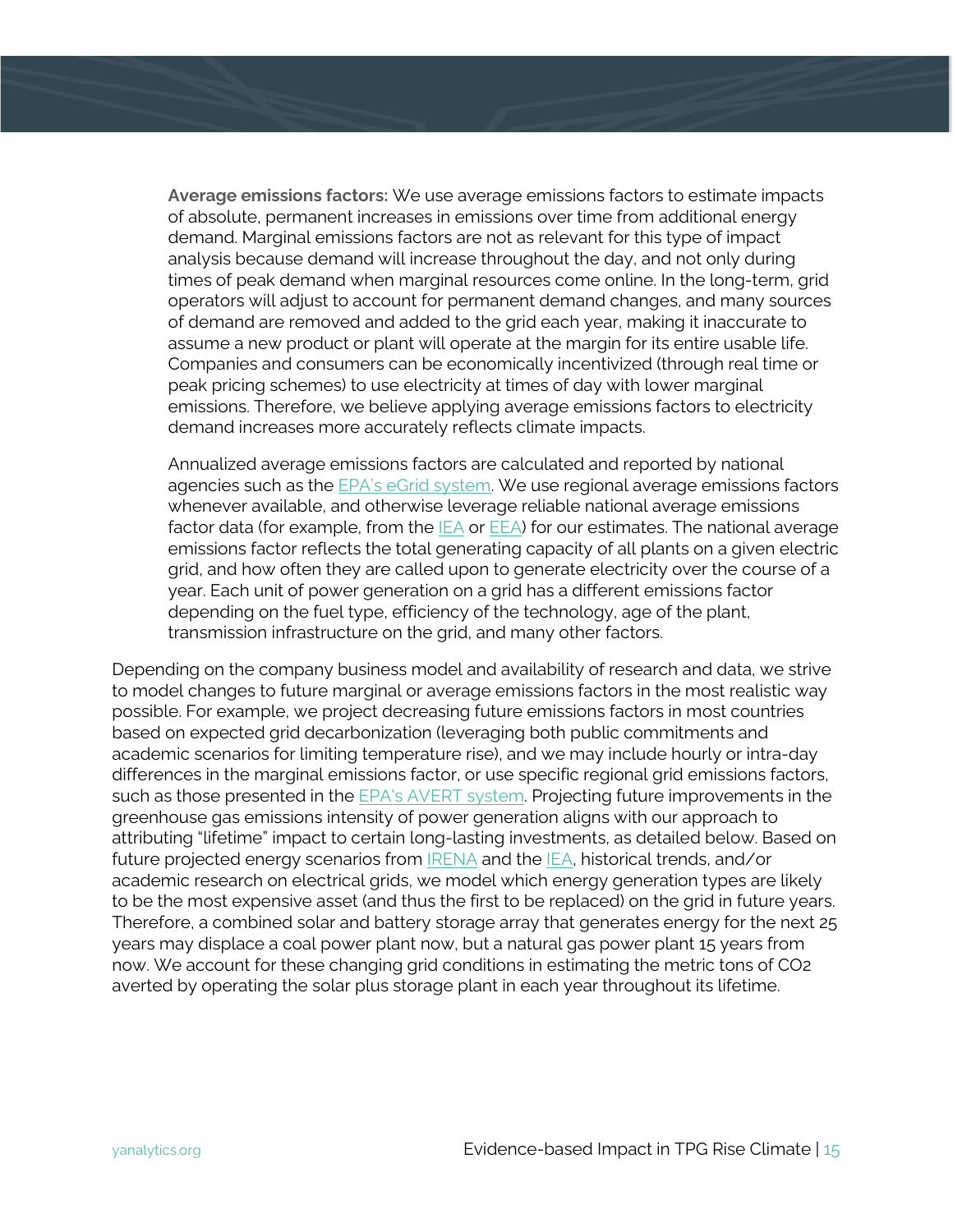### **Attributing in-year and lifetime impact**

Our analysis captures the material impact—both positive and negative—that a company enables and that would likely not have occurred in its absence. We credit this impact as either in-year or lifetime impact. Whether lifetime or in-year attribution is applied is dependent on the specific intervention(s) undertaken by the company, and both lifetime and in-year methodology may be used within a single deal. Lifetime impact is attributed when the following criteria are met:

- (1) A company action leads to a permanent step change in impact potential,
- (2) The benefits stemming from the intervention take place across multiple years, and
- (3) A material level of upfront investment in the intervention is required

This is a key example of the difference between an investment decision tool (this approach) and accounting. Our premise is to align capital to scale impactful solutions, and therefore the assessment gives more weight to actions for which the impact, and the scalability of that impact, is more certain.

Long-term impact attribution stems from a binary company action—e.g., either a wind turbine is or is not installed—where we have greater confidence of the likelihood of achieving impact over multiple years. We most commonly use the lifetime impact methodology for companies with substantial infrastructure characteristics. For example, wind farm operators create a semi-permanent step change in energy production and emission reductions when new turbines are installed on the grid.

In-year impact is more common among consumer-packaged goods (CPG) companies. For example, plant-based protein companies generate impact by substituting for meat consumption, which reduces GHG emissions. Because each plant-based purchase is a onetime emissions reduction, the company only receives in-year impact for the total amount of meat consumption replaced that year. Put another way, the sale of plant-based protein does not create a permanent step change in impact and requires significant operational expenditure to continue generating impact in future years, and therefore receives only inyear impact.

There are three different approaches we take to monetize lifetime impact, depending on the product system in question:

- **(1) Permanent installations and durable goods:** for enduring infrastructure such as wind farms, we attribute full lifetime impact in the year of construction
- **(2) Products with future capacity degradation:** for products with a multi-year lifespan that degrade by a certain amount each year, such as solar panels and grid-scale batteries, we attribute lifetime impact less the amount of capacity that degrades throughout the useful life, in the year of construction
- **(3) Factories built with Rise investment that produce non-durable goods:** for Rise investments that explicitly fund construction of a factory which will produce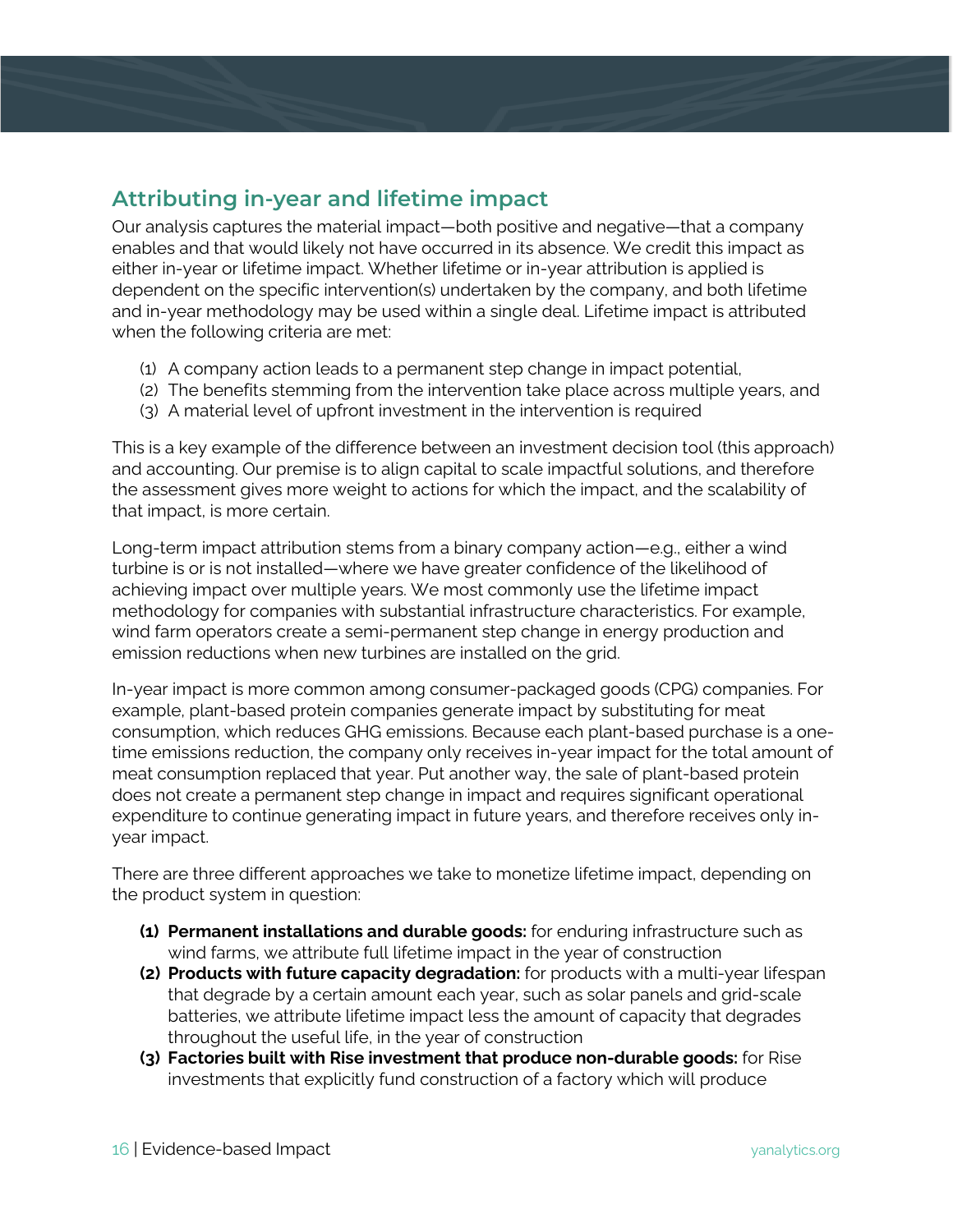impactful, non-durable goods in future years, we discount factory production posthold and attribute lifetime impact less that discounted amount in the year of factory construction

The following section provides more details on each type of lifetime impact attribution:

#### **(1) Permanent installations and durable goods:**

We can have high confidence in the future operation of certain types of infrastructure. For example, wind farms have very low ongoing costs to operate once constructed and will continue to generate electricity at very low marginal cost throughout their lifetime. Capital expenditure on the turbines comprises 95%+ of the expenditure necessary to produce wind energy over the turbines' life, whereas operations and maintenance contribute less than 5% of lifetime expenses. Since the ability of the project to deliver impact is highly dependent on the initial capital expenditure, we attribute 100% of the impact across the turbines' 30-year useful life to the year of installation. Another example would be a more efficient electric motor installed in an HVAC system – manufacturing and installation represents nearly all lifetime costs, and once installed, we have high confidence that the motor will continue to operate throughout its useful life.

#### **(2) Products with future capacity degradation:**

The efficiency or capacity of some technologies degrades over time. For example, the amount of energy that lithium-ion batteries can store and discharge each cycle gradually degrades each year. The amount of energy that can be captured by solar panels similarly degrades over time, as does the average number of kilometers driven per year in an EV or an ICE car. We take the degradation rate into account when calculating lifetime impact for all technologies with a well-established and material rate of degradation. This approach also extends to modeling the "future world" in which companies generate lifetime impact whenever this approach is feasible and supported by evidence. For example, we give lifetime impact credit to a wind or solar farm for averting greenhouse gas emissions from fossil-fuel fired power generation. However, the marginal emissions factor for an electrical grid will change over the course of the wind or solar farm's 20–30-year lifetime, as fossil generation assets are retired, and more renewables come online. We account for this future improvement in electricity grids by either citing academic research on projected future grid conditions (where available) or projecting out the rate at which the emissions factor has changed over the last 10 years linearly into the future.

#### **(3) Factories built with Rise investment that produce non-durable goods**

Even if a company is producing non-durable goods, investment to scale the physical capacity to produce those goods leads to a concrete step change in impact potential. In these instances, a company has both significant capital expenditure—enabling lifetime impact—and significant ongoing operational expenses. For these cases, we split in-year and lifetime impact based on the proportion of capex required relative to the proportion of opex required for manufacturing overhead and asset maintenance over the life of the asset. For example, take a bio-based plastics company that is installing a new factory with a useful life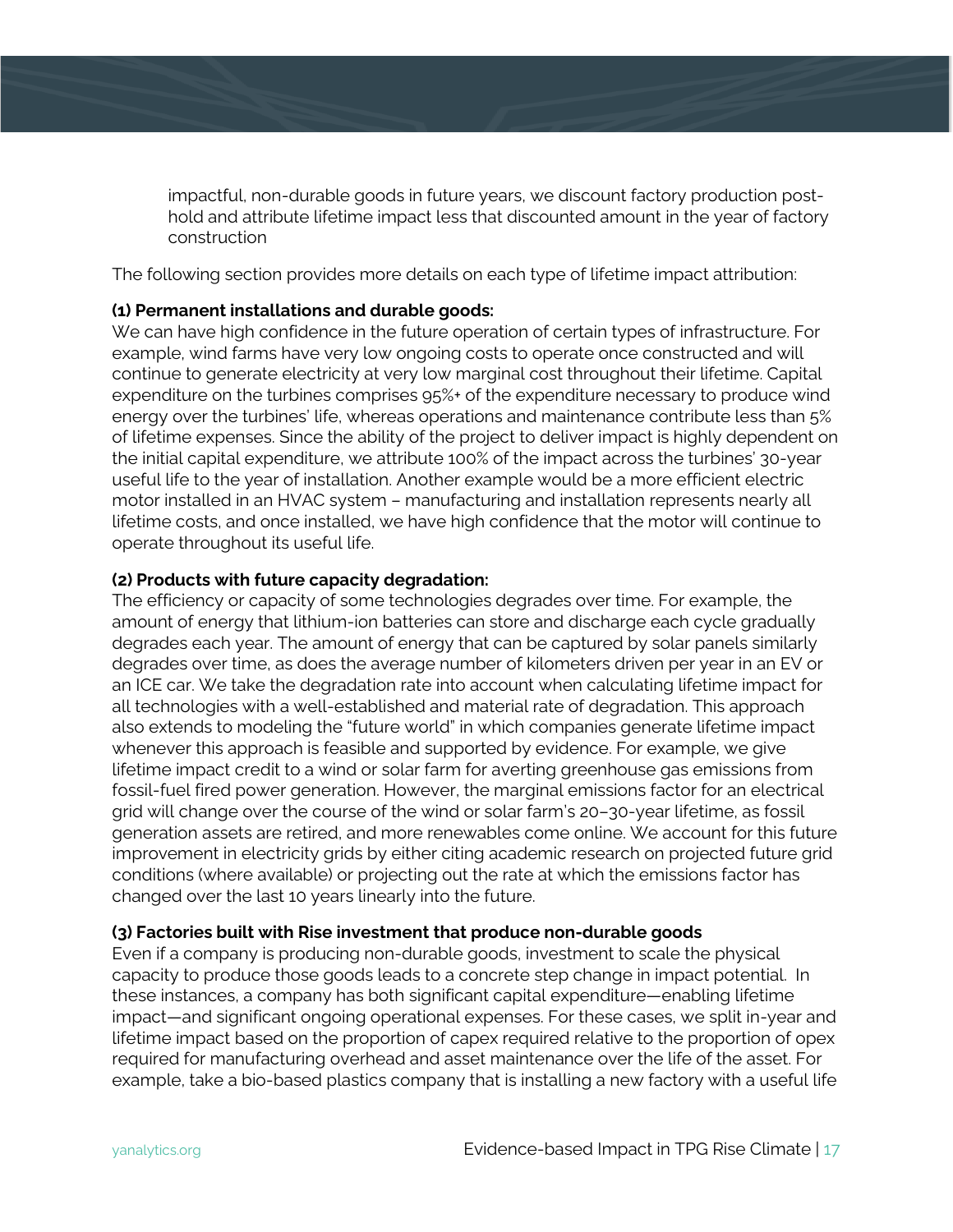of 20 years. Over that period 80% of expenses will come from operations—including manufacturing overhead and maintenance—and 20% of expenses will come from the upfront capital expenditure to build the factory. We therefore attribute 20% of the factory's lifetime production capacity as impact in the year the factory is constructed, and 80% of the in-year production capacity as impact in each year of the Rise Climate investment holding period. Splitting impact into lifetime impact attributable to capex, and in-year impact attributable to opex enables us to avoid double-counting the impact of building and operating a factory. In addition to the capex-opex split, we also apply a discount to the longterm impact of factories built during the hold period to account for the risk that a factory will close or decline prior to the end of its useful life due to technology innovation, regulation, the end of a patent resulting in increased competition, etc. The discount is applied linearly at a 5% rate each year beginning in the first year after the hold period ends.

We always attribute impact at the product level where possible, and only attribute impact for factory production when the factory is producing non-durable or single-use items. We do not "stack" or "double-count" lifetime impact: for example, if a TPG Rise Climate investment funded the construction of a factory that produced batteries, each of which had a 15-year lifetime, we would calculate only the product-level lifetime impact of the batteries made in the factory during hold, and not the lifetime impact of the factory that produces the 15-year lifetime batteries. This is because we have higher confidence in the degradation rate of batteries than the continued operation of a factory in the future. We therefore assign lifetime impact for each deal using only one of the three methods outlined above, and we always prioritize the method that best represents the company or product impact.

Finally, our lifetime impact methodology accounts for the different level of impact inherent in building a long-lasting technology versus merely operating that technology. For example, if a renewable power company both built new solar and wind farms, and acquired existing solar and wind farms, they would receive lifetime impact credit for the new-build renewables, and only in-year impact credit for purchased renewables. This approach recognizes the risk and capital expenditure taken on by the company to permanently increase renewable capacity by assigning lifetime impact to newly built renewables. Although the company could sell those renewable assets to another owner/operator in the future, they have permanently improved the capacity for zero-emissions power generation. Without their investment or expertise, the renewable asset would not have been built, and could not be owned or operated by anyone. Therefore, the builder of the renewable asset receives lifetime impact credit as long as the asset is operational, even if they sell it to another operator in the future.

As shown in these examples, the attribution of in-year and lifetime impact varies by sector. Asset-heavy sectors typically receive lifetime attribution due to the permanent step change in impact enabled and the significant upfront capital required. The Carbon Yield metric conveys which investment opportunities efficiently deploy invested capital to mitigate climate change. The inclusion of lifetime impact captures the importance of investing in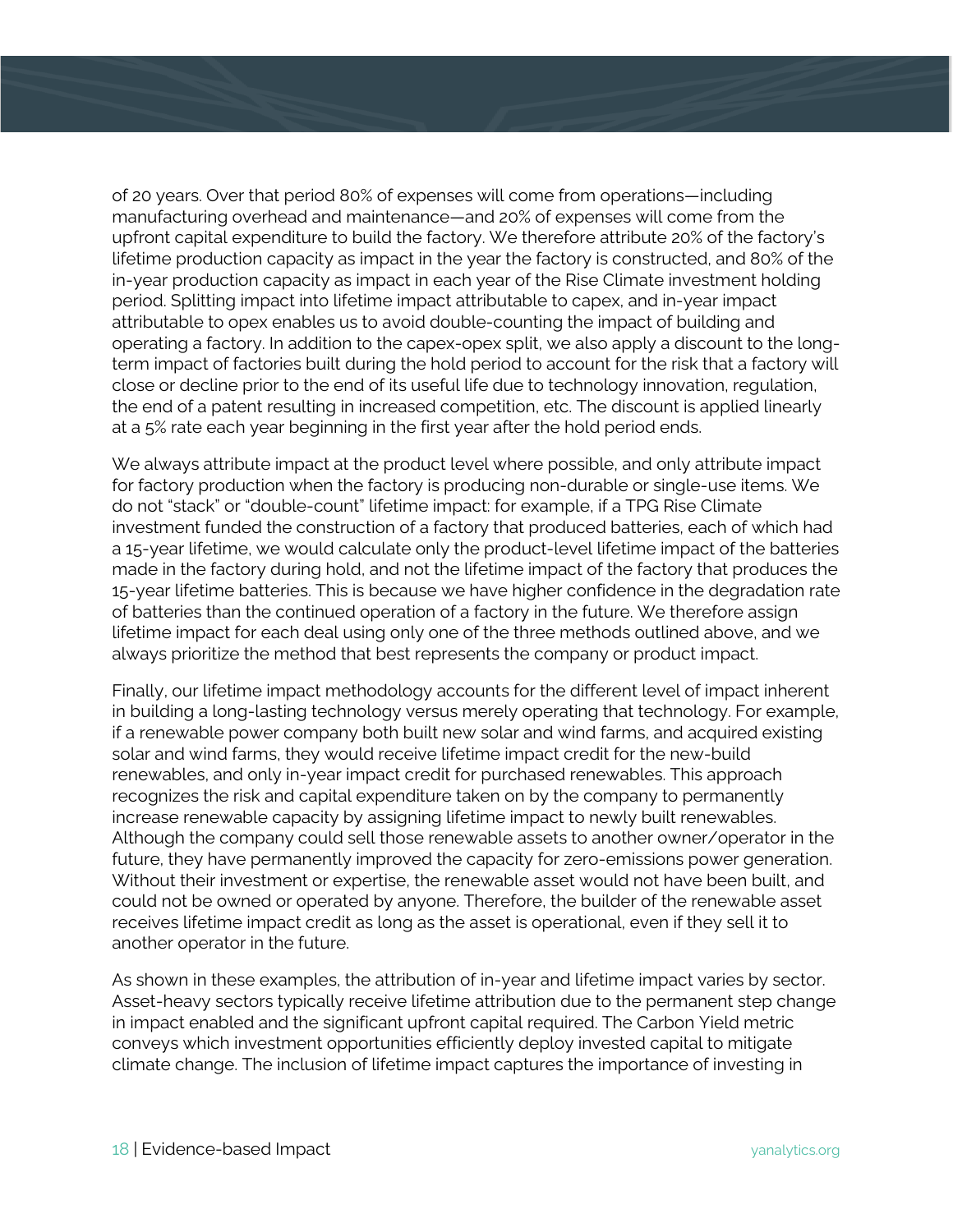companies enabling climate change mitigation over many years. Because these projects are often asset-heavy, they require more upfront capital, but over the long-term they are efficient at deploying that capital toward combatting climate change. The inclusion of lifetime impact captures this long-term impact generation ability.

### **Additional considerations in the impact calculation**

#### **Adjusting outcomes for impact realization risk**

For all deals, we account for the likelihood of impact realization by discounting each pathway based on various risks to achieving impact. The sources of these risks can be grouped into three categories:

1) Study-specific risks are risks associated with the degree of alignment between academic research and evidence and its application to an investment's outputs and outcomes. If the available studies are based on older data, or data from a different product or geographic context, we capture this with a higher study-specific risk in the rubric.

2) Linkage risks are meant to capture the number of links in terms of assumptions or academic research studies needed to bridge the input-to-outcome logic chain for a company's products or services. If a model requires several assumptions, or the collation of many studies, the degree of confidence that the investment is "directly linked" to the monetized outcome goes down.

3) Usage risks are impact risks associated with low adoption or utilization of the company's products/services. If there is a high risk of usage being low or significantly different than assumed, even those outputs with the highest monetized impact are rendered less impactful.

We have refined the risk rubric that we have used historically with the Rise Funds to better reflect key sources of risk in this space for TPG Rise Climate deals. Climate deals often involve earlier-stage technologies, putting more emphasis on the need for evidence specific to those technologies and certainty as to how the technology will be used once it is scaled. When assessing the rigor of an academic study used to assess a Climate deal's impact, we believe closeness of researched technology to the company's technology is just as important as the methodology used for the study (e.g., RCT vs case study), so we redistributed the weighting points for these two risk categories, weighting them equally. Similarly, while we still apply a discount based on the "linkage risk", or number of major assumptions taken between academic research and our monetization model, the most important assumption often involves the future use of the technology, captured by "usage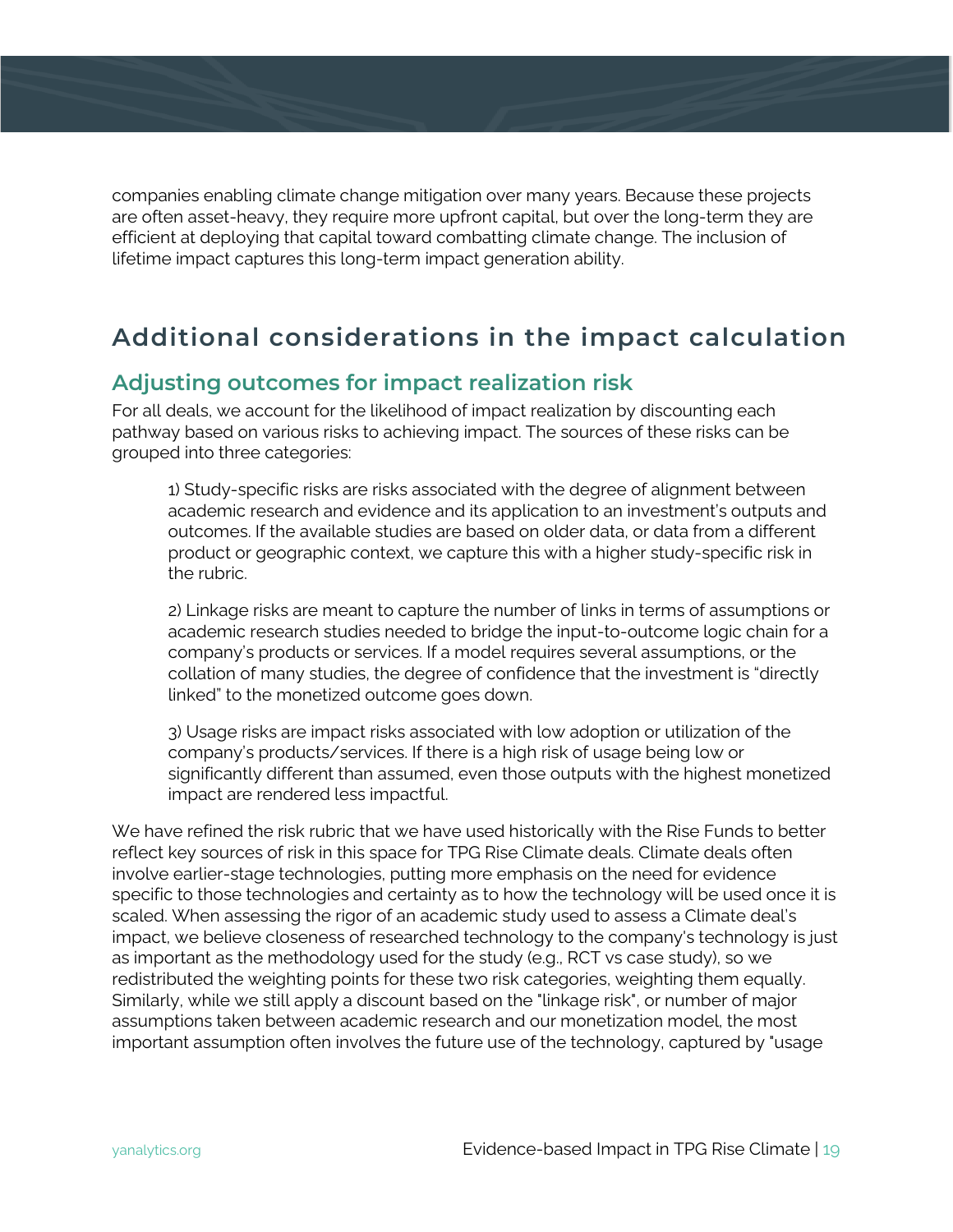risk"; thus, the scores for these two categories have also been redistributed so they are weighted equally.

Along with the redistributed weighting, we also adapted the guidance under each category to reflect its application to climate companies. For instance, evaluating climate deals often requires rigor in the form of a mix of academic research and accurate data (e.g., marginal emissions factors of energy mix by country), versus traditional deals in the Rise Funds that rely primarily on academic research. For this nuance we have added language to help evaluate the accuracy of key data points and LCAs when assessing rigor of research. Finally, climate deals often involve products or technologies that will "green" infrastructure (versus a product used by an end customer or business). To better assess infrastructure impact risk, we have switched from assessing whether research focuses on the applicable "population group" to assessing whether it focuses on the applicable geography (e.g., energy mix, renewable resource availability) within the country of interest, and we have added language to help evaluate the certainty around how infrastructure will be utilized.

The outcome is a climate-specific risk rubric with five equally weighted risk categories, shown in Figure 3. This rubric is intended to be applied not only to TPG Rise Climate deals, but also to deals in the Rise Fund that are similar to typical climate deals (i.e., energy sector or infrastructure deals).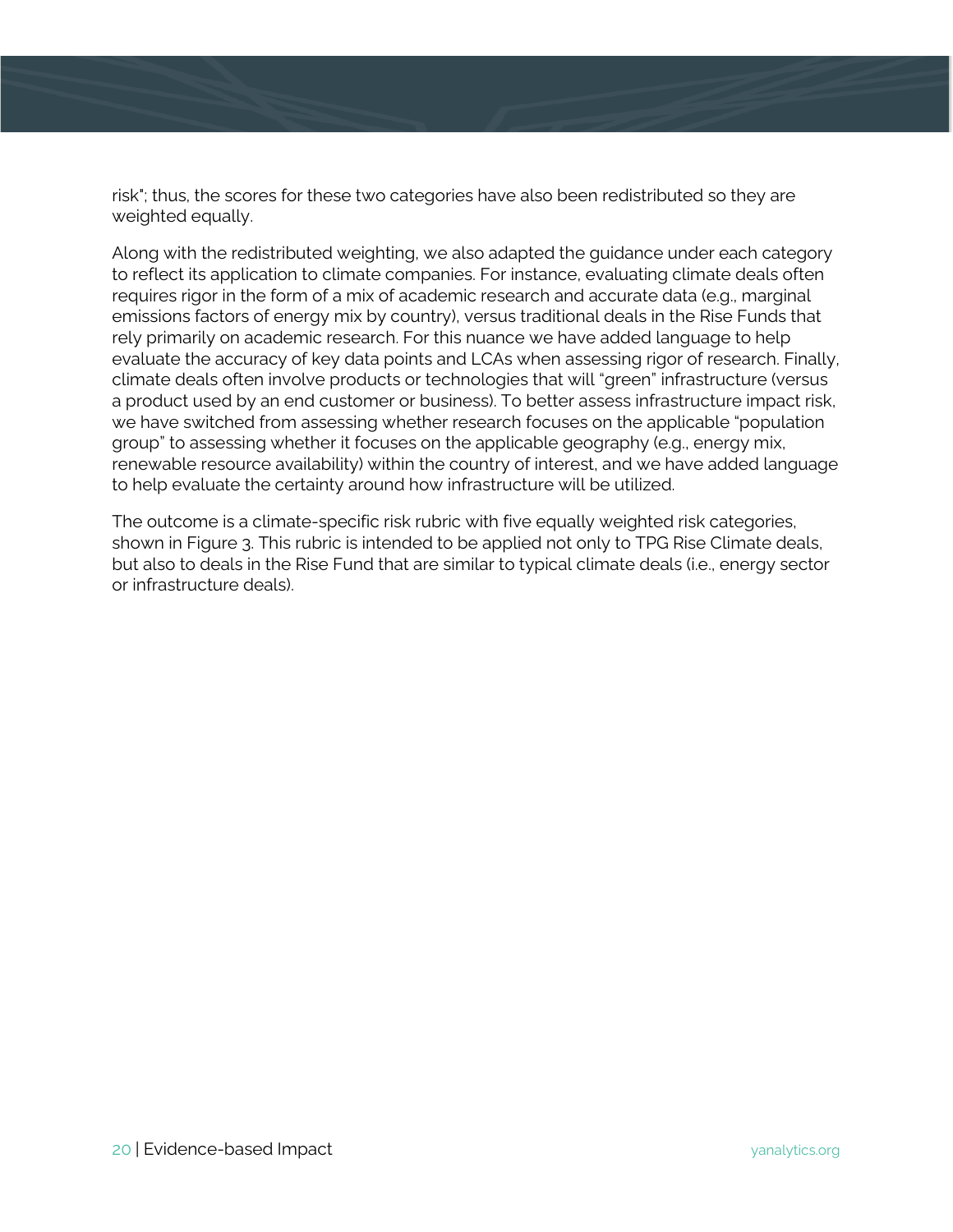|  | Figure 3. TPG Rise Climate Impact Risk Rubric |
|--|-----------------------------------------------|
|--|-----------------------------------------------|

| <b>Risk</b><br>type                                                                                                         | <b>Risk category</b>                                                                                     | <b>Risk discount applied</b>                                                                                                                                                                                                                                                           |                                                                                                                                                                                                                                                                                                                                                                                            |                                                                                                                                                                                                                                                                                                                                                                                                                                                                                                          |  |
|-----------------------------------------------------------------------------------------------------------------------------|----------------------------------------------------------------------------------------------------------|----------------------------------------------------------------------------------------------------------------------------------------------------------------------------------------------------------------------------------------------------------------------------------------|--------------------------------------------------------------------------------------------------------------------------------------------------------------------------------------------------------------------------------------------------------------------------------------------------------------------------------------------------------------------------------------------|----------------------------------------------------------------------------------------------------------------------------------------------------------------------------------------------------------------------------------------------------------------------------------------------------------------------------------------------------------------------------------------------------------------------------------------------------------------------------------------------------------|--|
|                                                                                                                             | How rigorous is the<br>methodology used in the study?                                                    | 0% risk discount<br>Meta-analysis, RCT, or quasi-experimental<br>Market projections derived from triangulation<br>of multiple studies                                                                                                                                                  | 10% risk discount<br>Pre-test/post-test or observational study<br>(control and treatment group)<br>Market projections derived from single study.<br>"sense checked" by at least one other                                                                                                                                                                                                  | 20% risk discount<br>Case study (with sufficient "n" size), or<br>industry report with no control group<br>Market projections derived from single study                                                                                                                                                                                                                                                                                                                                                  |  |
| Study-specific risks                                                                                                        | Does the study measure a<br>similar country (based on<br>income classification) and<br>geography?        | 0% risk discount<br>Country is same classification using World<br>Bank data<br>Most relevant geographical characteristics<br>are the same/similar                                                                                                                                      | 10% risk discount<br>Country is 1 classification higher/lower using<br>World Bank data<br>Some relevant geographical characteristics<br>are the same / similar                                                                                                                                                                                                                             | 20% risk discount<br>Country is 2 classifications higher/lower<br>using World Bank data<br>Most relevant geographical characteristics<br>(e.g., energy mix & usage, renewable<br>resources) are different between study and<br>company's target market                                                                                                                                                                                                                                                   |  |
|                                                                                                                             | Does the study measure a<br>similar product / service?                                                   | 0% risk discount<br>The product/service in the study is<br>essentially identical to the product/service of<br>the company                                                                                                                                                              | 10% risk discount<br>The product/service in the study is similar<br>but not exactly the same as the<br>product/service of the company                                                                                                                                                                                                                                                      | 20% risk discount<br>The product/service in the study resembles<br>the product/service of the company                                                                                                                                                                                                                                                                                                                                                                                                    |  |
| Linkage<br>Risk                                                                                                             | How many major assumptions<br>or studies are needed to<br>monetize the company's<br>products / services? | 0% risk discount<br>The study quantifies an outcome that is 1<br>link away from the ultimate outcome in the<br>logic model                                                                                                                                                             | 10% risk discount<br>The study quantifies an outcome that is 2<br>links away from the ultimate outcome in the<br>logic model                                                                                                                                                                                                                                                               | 20% risk discount<br>The study quantifies an outcome that is 3 or<br>more links away from the ultimate outcome<br>in the logic model                                                                                                                                                                                                                                                                                                                                                                     |  |
| Usage risk                                                                                                                  | Is there a risk of low usage of<br>the company's product /<br>service?                                   | 0% risk discount<br>No, customer use is directly related to<br>company's business operations and is<br>captured in operational risk<br>There is no risk that the company's<br>infrastructure will have low utilization or will<br>not replace existing high-emission<br>infrastructure | 10% risk discount<br>There is some risk that that the company will<br>sell the product/service, but the customer will<br>not "use" it enough to yield impact. Usage<br>risk is not flagged in the study referenced in<br>the equation<br>There is some risk that the company's<br>infrastructure will have low utilization or will<br>not replace existing high-emission<br>infrastructure | 20% risk discount<br>For product that is sold to end user: Yes,<br>there is substantial risk that the company will<br>sell the product/service, but the customer will<br>not "use" it enough to yield impact. Usage<br>risk is flagged in the study referenced in the<br>equation<br>For larger infrastructure projects: Yes,<br>there is substantial risk the company's<br>infrastructure will have low utilization or will<br>not replace existing high-emission (e.g.,<br>fossil fuel) infrastructure |  |
| Total: Risk discount ranges from 0% (i.e. full confidence in impact occurring) to 100% (i.e. no chance of impact occurring) |                                                                                                          |                                                                                                                                                                                                                                                                                        |                                                                                                                                                                                                                                                                                                                                                                                            |                                                                                                                                                                                                                                                                                                                                                                                                                                                                                                          |  |

#### **How we attribute the capitalized value of impact post-exit**

The impact approach should consider the longevity of impact each company creates, while at the same time trying to mitigate "double counting" of impact that might be enabled by the next investor. We have taken the following approach to walk the line between these two considerations. Impact is underwritten based on both impact generated by the company during the fund's hold period, plus an additional amount for the capitalized value of impact post-exit.

To calculate post-exit value following ownership, we take one of three approaches. For non-capex heavy deals, where impact is solely measured by in-year impact, we take the output in the final year of holding, subtract out the output from the last year before the Rise Climate investment, and then discount the resulting figure by a compounding discount rate, typically 15%, for the next five years. In cases where the durability of the impact is likely to be heightened (e.g., where a 30-year offtake agreement is in place, or where the investment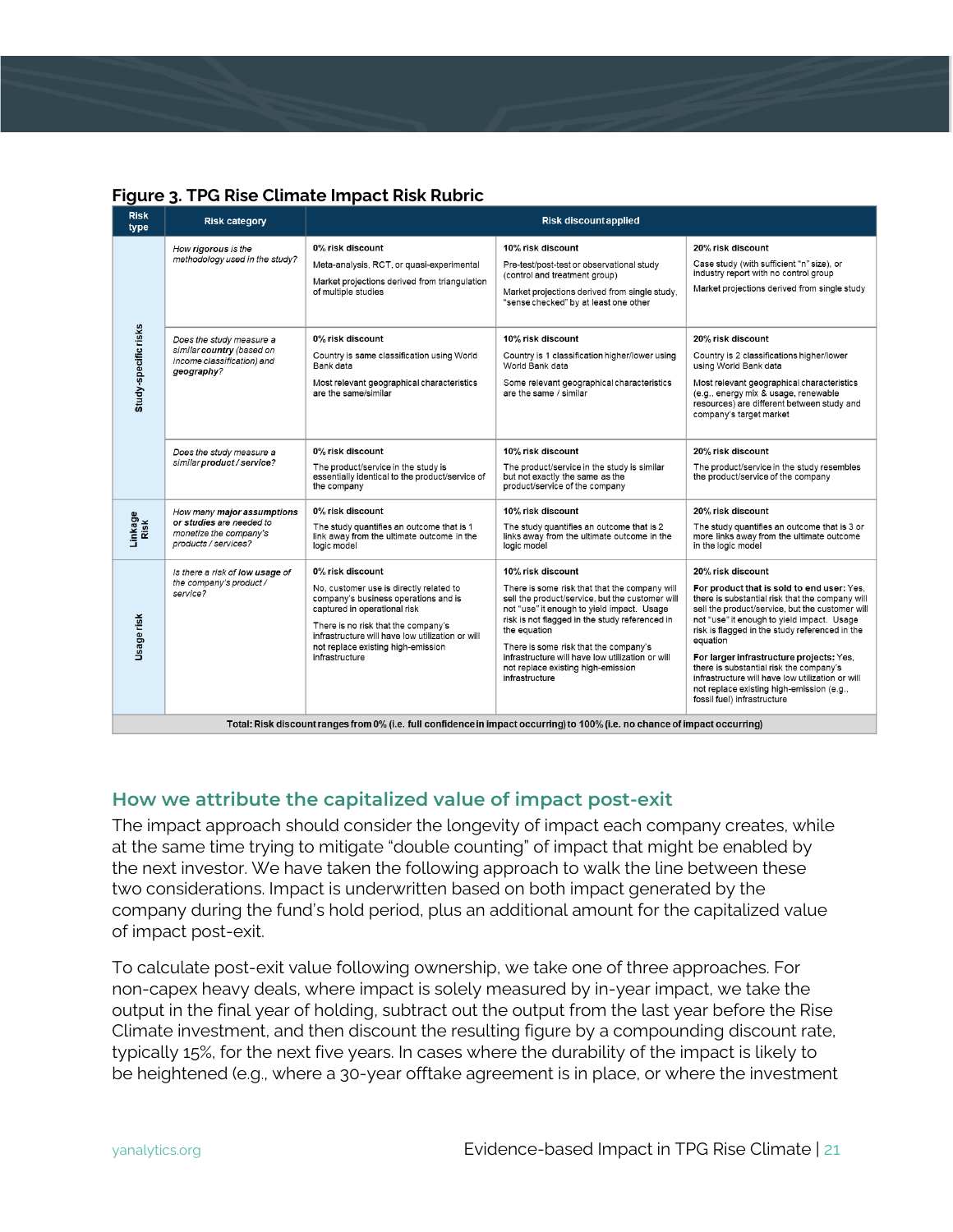has stood up a new company producing durable goods), we will adjust that discount rate down during the post-exit period.

For capex heavy deals, we may use either output in the last year of hold or an average across the hold period as the starting figure. We select which method to apply based on projected capital expenditure. If the company is not anticipated to make any new capital expenditures during the 5-year post-exit period, then we reflect a hold period value with low capex. For a deal with no capex in the last year of hold, this means continuing to use the output for the last year of hold. However, for a deal with significant capex in that year but none in the prior years, we would apply a hold period average. In contrast, if significant capex is expected during the post-exit period, then we would want to base the estimate on a hold period year with capex. We therefore base the calculation either on a hold period average or on the last year of hold, depending on which approach more closely reflects the projected growth and expenditure of the business post-exit projected in the deal team financial case. We note which method is applied in the impact assessment materials along with supporting evidence.

The third and final approach is applied for early-stage companies which have very low production projections during the Rise Climate holding period but scale up rapidly in the years after Rise exits the investment. For these companies, the investment often funds the research and development which is a critical catalyst for growth in the out-years. That future growth should therefore be captured in the impact analysis. Otherwise, our impact assessment methodology could risk incentivizing only investments in mature-stage technologies – and with so many climate technologies in the nascent development phase, such a barrier to investment would not serve the overall decarbonization mission of TPG Rise Climate. Having analyzed a number of early-stage deals, we determined as a general guideline that early-stage companies typically project that less than 10% of their output for the next ten years will occur in the first half of this period. Therefore, we apply the catalytic capital impact attribution methodology when a company projects that less than 10% of its total production over the next ten years will occur during the Rise Climate investment period (normally the next five years). When a company meets this guideline, we calculate the capitalized value of impact by taking the annual expected company impact in each of the post-hold years, and discounting by the same compounding discount rate each year. In other words, instead of taking the Year 5 impact and discounting that figure by 15% each year, we will project out the likely Year 6, 7, 8, 9, and 10 total impact and discount each of those figures by 15%, compounding in each year up to Year 10.

#### **Accounting for potential future impact dilution**

Whenever possible, we incorporate future projections of Rise Climate equity ownership or investments in future rounds of fundraising into our ex-ante impact assessment. These future projections may be integrated in the actual impact model (for example, if we know a